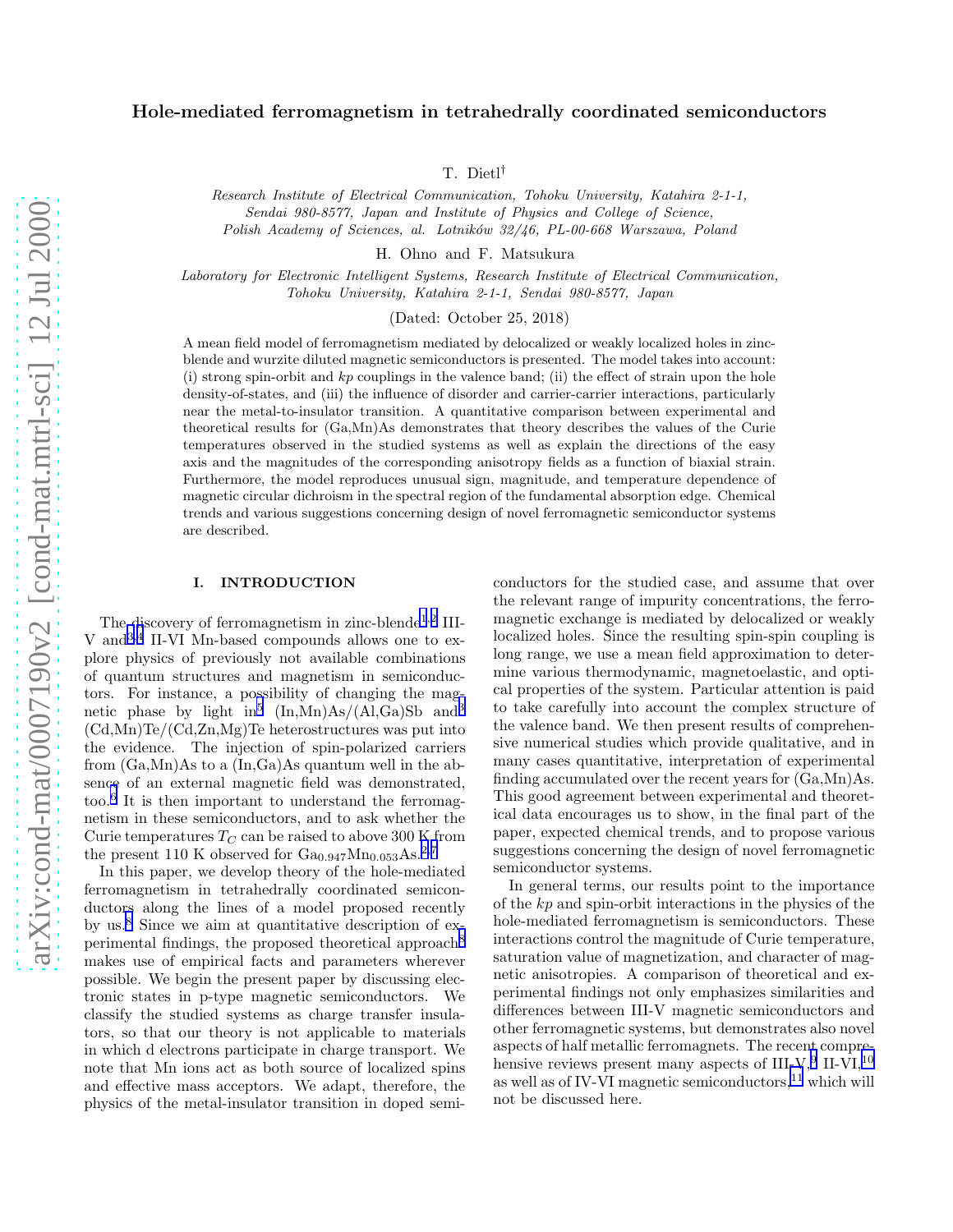#### <span id="page-1-0"></span>II. ELECTRONIC STATES IN P-TYPE MAGNETIC SEMICONDUCTORS

## A Mn ion in tetrahedrally coordinated semiconductors

We consider zinc-blende or wurzite semiconductor compounds, in which the cations are partly substituted by magnetic ions, such as Mn. The magnetic ions are assumed to be randomly distributed over the cation sites, as found by extended x-ray absorption fine structure (EXAFS) studies in the case of  $Ga_{1-x}Mn_xAs^{12}$  $Ga_{1-x}Mn_xAs^{12}$  $Ga_{1-x}Mn_xAs^{12}$ and  $\hat{Cd}_{1-x}\hat{Mn_x}\text{Te.}^{13}$  $\hat{Cd}_{1-x}\hat{Mn_x}\text{Te.}^{13}$  $\hat{Cd}_{1-x}\hat{Mn_x}\text{Te.}^{13}$  The Mn provides the localized spin  $S = 5/2$  and, in the case of III-V semiconductors, acts as an acceptor. These Mn acceptors compensate the deep antisite donors commonly present in GaAs grown by lowtemperature molecular beam epitaxy, and produce a ptype conduction with metallic resistance for the Mn concentration x in the range  $0.04 \le x \le 0.06^{7,14,15,16}$  $0.04 \le x \le 0.06^{7,14,15,16}$  $0.04 \le x \le 0.06^{7,14,15,16}$  Accurate analysis of the transport data, complicated by a large magnitude of the extraordinary Hall effect, confirms the presence of a strong compensation,  $17$  presumably by As antisite donors, as mention above. However, at this stage we cannot exclude the existence of self compensation mechanisms, such as the formation of Mn AX-like centers or donor defects once the Fermi level reaches an appropriately deep position in the valence band.[18](#page-22-0)

According to optical studies, Mn in GaAs forms an acceptor center characterized by a moderate binding energy<sup>[19](#page-22-0)</sup>  $E_a = 110$  meV, and a small magnitude of the energy difference between the triplet and singlet state of the bound hole<sup>[19,20](#page-22-0)</sup>  $\Delta \epsilon = 8 \pm 3$  meV. This small value demonstrates that the hole introduced by the divalent Mn in GaAs does not reside on the d shell or forms a Zhang-Rice-like singlet, $2^{1,22}$  $2^{1,22}$  $2^{1,22}$  but occupies an effective mass Bohr orbit.[8,23](#page-22-0) Thus, due to a large intra-site correlation energy  $U$ ,  $(Ga, Mn)As$  can be classified as a chargetransfer insulator, a conclusion consistent with photoe-mission spectroscopy.<sup>[24,25](#page-22-0)</sup> At the same time, the p-d hybridization results in a spin-dependent coupling between the holes and the Mn ions,  $H_{pd}=-\beta N_o s\mathbf{S}.$  Here  $\beta$  is the p-d exchange integral and  $N_o$  is the concentration of the cation sites. The analysis of both photoemission data<sup>[24](#page-22-0),[25](#page-22-0)</sup> and magnitude<sup>[23](#page-22-0)</sup> of  $\Delta \epsilon$  leads to the exchange energy  $\beta N_o \approx -1$  eV. Similar values of  $\beta N_o$  are observed in II-VI diluted magnetic semiconductors with comparable lattice constants. $26$  This confirms Harrison's suggestion that the hybridization matrix elements depend primarily on the inter-atomic distance.[27](#page-22-0) According to the model in question, the magnetic electrons remain localized at the magnetic ion, so that they do not contribute to charge transport. This precludes Zener's double exchange<sup>[28](#page-22-0)</sup> as the mechanism leading to ferromagnetic correlation between the distant Mn spins. At the same time, for some combinations of transition metals and hosts, the "chemical" and exchange attractive potential introduced by the magnetic ion can be strong enough to bind the hole on 2

a local orbit. $2^{1,22}$  $2^{1,22}$  $2^{1,22}$  In an intermediate regime, the probability of finding the hole around the magnetic ion is enhanced, which results in the apparent increase of  $|\beta N_o|$ with decreasing  $x.^{22}$  $x.^{22}$  $x.^{22}$ 

# B Two-fluid model of electronic states near the metal-insulator transition

Ionized impurity and magnetic scatterings lead to localization of the effective mass holes introduced by Mn in III-V compounds or by acceptors in the case of II-VI materials. It is, therefore, important to discuss the effect of Anderson-Mott localization on the onset of fer-romagnetism. The two-fluid model<sup>[29](#page-22-0)</sup> constitutes the established description of electronic states in the vicinity of the Anderson-Mott metal-insulator transition (MIT) in doped semiconductors. According to that model, the conversion of itinerant electrons into singly occupied impurity states with increasing disorder occurs gradually, and begins already on the metal side of the MIT. This leads to a disorder-driven static phase separation into two types of regions: one populated by electrons in extended states, and another that is totally depleted from the electrons or contains singly occupied impurity-like states. The latter controls the magnetic response of doped nonmagnetic semiconductors $^{29}$  $^{29}$  $^{29}$  and gives rise to the presence of bound magnetic polarons (BMP) on both sides of the MIT in magnetic semiconductors.<sup>[26,30](#page-22-0),[31](#page-22-0)</sup> Actually, the formation of BMP shifts the MIT towards the higher carrier concentrations.<sup>[26,30,31](#page-22-0)</sup> On crossing the MIT, the extended states become localized. However, according to the scaling theory of the MIT, their localization radius ξ decreases rather gradually from infinity at the MIT towards the Bohr radius deep in the insulator phase, so that on a length scale smaller than  $\xi$  the wave function retains an extended character. Such weakly localized states are thought to determine the static longitudinal and Hall conductivities of doped semiconductors. The central sug-gestion of the recent model<sup>[8](#page-22-0)</sup> is that the holes in the extended or weakly localized states mediate the long-range interactions between the localized spins on both sides of the MIT in the III-V and II-VI magnetic semiconductors.

As will be discussed below, the Curie temperature  $T_{\text{C}}$  is proportional to the thermodynamic spin densityof-states  $\rho_s$  which, in turn, is proportional to the spin susceptibility of the carrier liquid  $\chi_s$ . Like other thermodynamic quantities,  $\rho_s$  does not exhibit any critical behavior at the MIT. However,  $\rho_s$  exhibits large space fluctuations at criticality, which will result in local fluctuations of magnetic properties. The quantitative renormalization of  $\rho_s$  by disorder will depend on its microscopic nature, for instance, on the degree of compensation. The enhancement of  $\rho_s$  by the carrier-carrier interactions can be described by the Fermi-liquid parameter  $A_F, \rho_s \to A_F \rho_s$ .<sup>[32](#page-22-0)</sup> The value of  $A_F = 1.2$ , as evaluated<sup>[34](#page-22-0)</sup> by the local-spin-density approximation for the relevant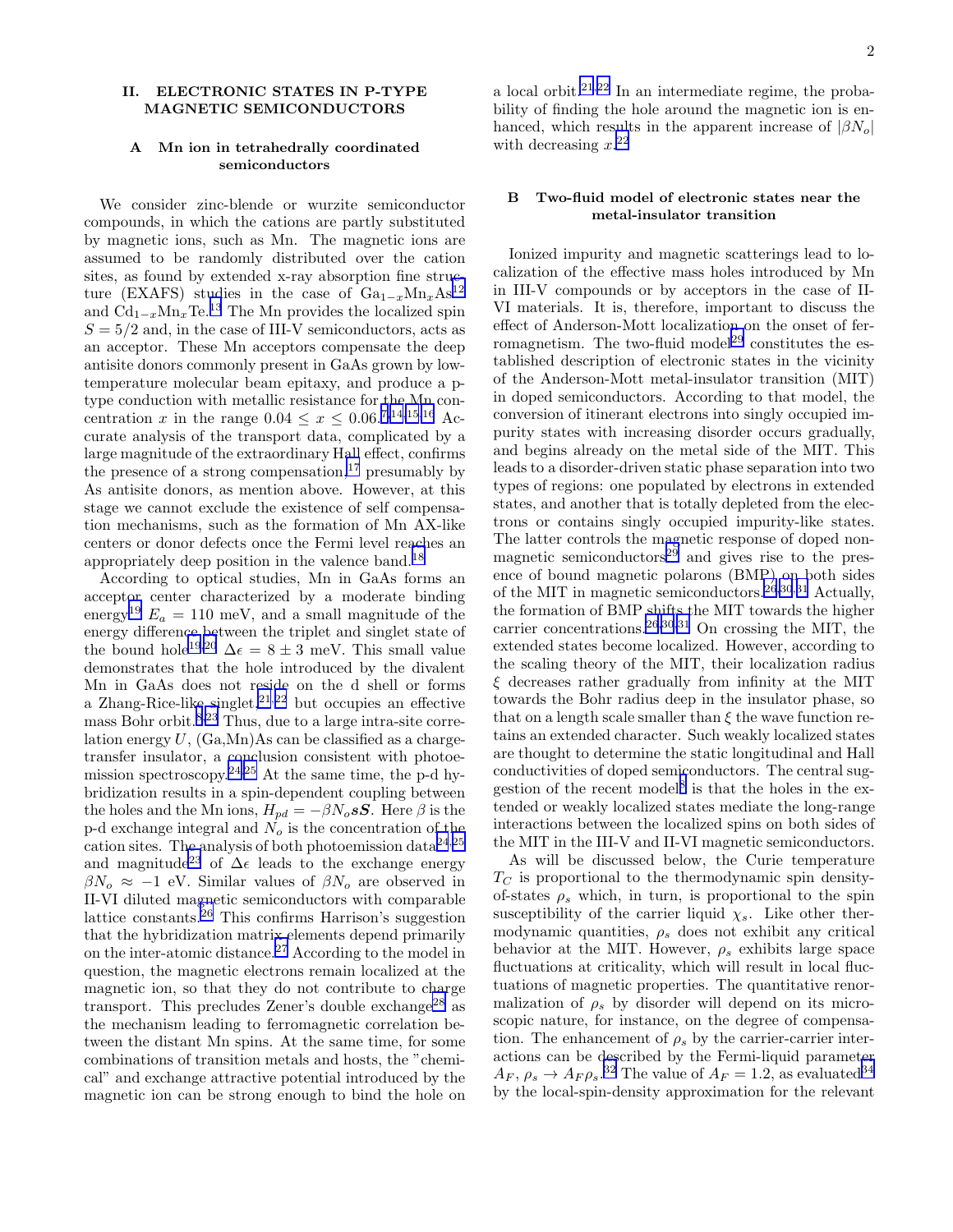<span id="page-2-0"></span>hole concentrations, has been adopted for our computations. We note that disorder-modified carrier-carrier interactions in the triplet particle-hole channel tend to enhance  $A_F$ , which may even drive the system towards a Stoner-like instability.[35](#page-22-0) In magnetic systems, however, spin-flip scattering by fluctuations of magnetization makes this enhancement mechanism rather inefficient.

The two-fluid model is consistent with the recent EPR results,[36](#page-22-0) which point the coexistence of the neutral Mn acceptors and ionized Mn  $d^5$  states in some range of Mn concentration. Furthermore, the observed  $37,38$  sign of magnetic circular dichroism in (Ga,Mn)As suggests the presence of the Fermi-liquid like states on the both sides of the MIT, as we shall discuss in Sec. [IV D](#page-10-0).

#### C Valence band structure and exchange splitting of the hole subbands

Since the valence band originates merely from the anion p and cation d wave functions, the exchange interaction mediated by the holes is expected to be strongly affected by anisotropy of hole dynamics and the coupling between the spin and orbital orbit degrees of freedom. To take those effects into account, the hole dispersion and wave functions are computed by diagonalizing the 6x6 Kohn-Luttinger  $kp$  matrix.<sup>[39](#page-22-0)</sup> In this model, four  $\Gamma_8$  and two  $\Gamma_7$  bands are taken explicitly into account, whereas other bands are included by second order perturbation theory. The model is developed for zincblende and wurzite semiconductors. It allows for warping, quantizing magnetic fields, and biaxial strain but no terms associated with the lack of the symmetry inversion are taken into account. The effect of the spin-dependent interaction between the holes and the Mn spins is described in terms of the virtual-crystal and molecular-field approximations,[40](#page-22-0) so that

$$
H_{pd} = \beta s \mathbf{M}(\mathbf{r}) / g \mu_B,\tag{1}
$$

where  $M(r)$  is the magnetization of the localized spins that carry magnetic moment  $-Sg\mu_B$ , where  $S = 5/2$  and  $g = 2.0.$ 

The explicit form of the kp 6x6 matrices, together with the matrix  $H_{pd}$  derived by us in the Luttinger-Kohn representation for arbitrary directions of magnetization  $M$ , are displayed in Appendix A. We note that for the case under consideration, involving large exchange interaction and high kinetic energy, particularly important are off diagonal terms describing the p-d coupling between the  $\Gamma_8$  and  $\Gamma_7$  bands. A numerical procedure that serves to determine the concentration, free energy, wave functions, and optical characteristics of the holes is outlined in Appendix B. The adopted values of the Luttinger parameters  $\gamma_i$  and the spin-orbit splittings  $\Delta_o$ are summarized in Appendix C for various III-V and II-VI parent compounds. According to photoemission studies<sup>[24](#page-22-0)</sup>  $\beta N_o = -1.2 \pm 0.2$  eV for (Ga,Mn)As. The



FIG. 1: Fermi energy as a function of the hole concentration p computed from the 6x6 Luttinger model for kp parameters displayed in the figure. Inset shows cross section of the Fermi sphere for  $p = 3.5 \times 10^{20}$  cm<sup>-3</sup>.

value  $\beta N_o = -1.2$  eV is taken for the computations, though future works may reveal some dependence of  $\beta$  of Eq. (1) on Mn and/or hole concentrations because of energetic proximity of the Fermi and relevant Mn d-levels. Such a dependence could result also from corrections to the virtual-crystal and molecular-field approximations if a short-range part of the Mn potential is attractive for the valence band hole. $^{22}$  $^{22}$  $^{22}$ 

Figure 1 presents the dependence of the low temperature Fermi energy  $\varepsilon_F$  on the hole concentration p computed for the band parameters corresponding to GaAs. No effects of p-d exchange, disorder, or Coulomb interactions between the holes are taken into account. The corresponding density-of-states (DOS) effective mass increases from  $0.67m<sub>o</sub>$  in the limit of small hole concentrations to the value of  $1.35m_o$  for  $p = 5 \times 10^{20}$  cm<sup>-3</sup>. This increase is caused by the kp interaction between the  $\Gamma_8$ and  $\Gamma$ <sub>7</sub> bands, which–because of a relatively small magnitude of  $\Delta_o$  in GaAs–is important for the relevant hole densities. The inset to Fig. 1 shows the cross section of the Fermi surface for  $p = 3.5 \times 10^{20}$  cm<sup>-3</sup>, which corresponds to  $\varepsilon_F = -195$  meV in respect to energy of the  $\Gamma_8$ point. Two valleys, the heavy and light hole subbands, are visible.

A strong and complex influence of the p-d interaction and strain upon the valence band is shown in Fig. [2.](#page-4-0) The cross sections of the Fermi spheres are depicted for  $p =$  $3.5 \times 10^{20}$  cm<sup>-3</sup>, which now corresponds to  $\varepsilon_F \approx -165$ meV, and for the parameter of the exchange splitting,

$$
B_G = A_F \beta M / 6g\mu_B,\tag{2}
$$

taken as  $B_G = -30$  meV. If  $\beta N_o = -1.2$  eV and  $A_F = 1.2$ , this magnitude of  $B_G$  occurs for the saturation value of magnetization M at  $x = 0.05$ . We note at this point that some of the effects, e.g., the direction of spin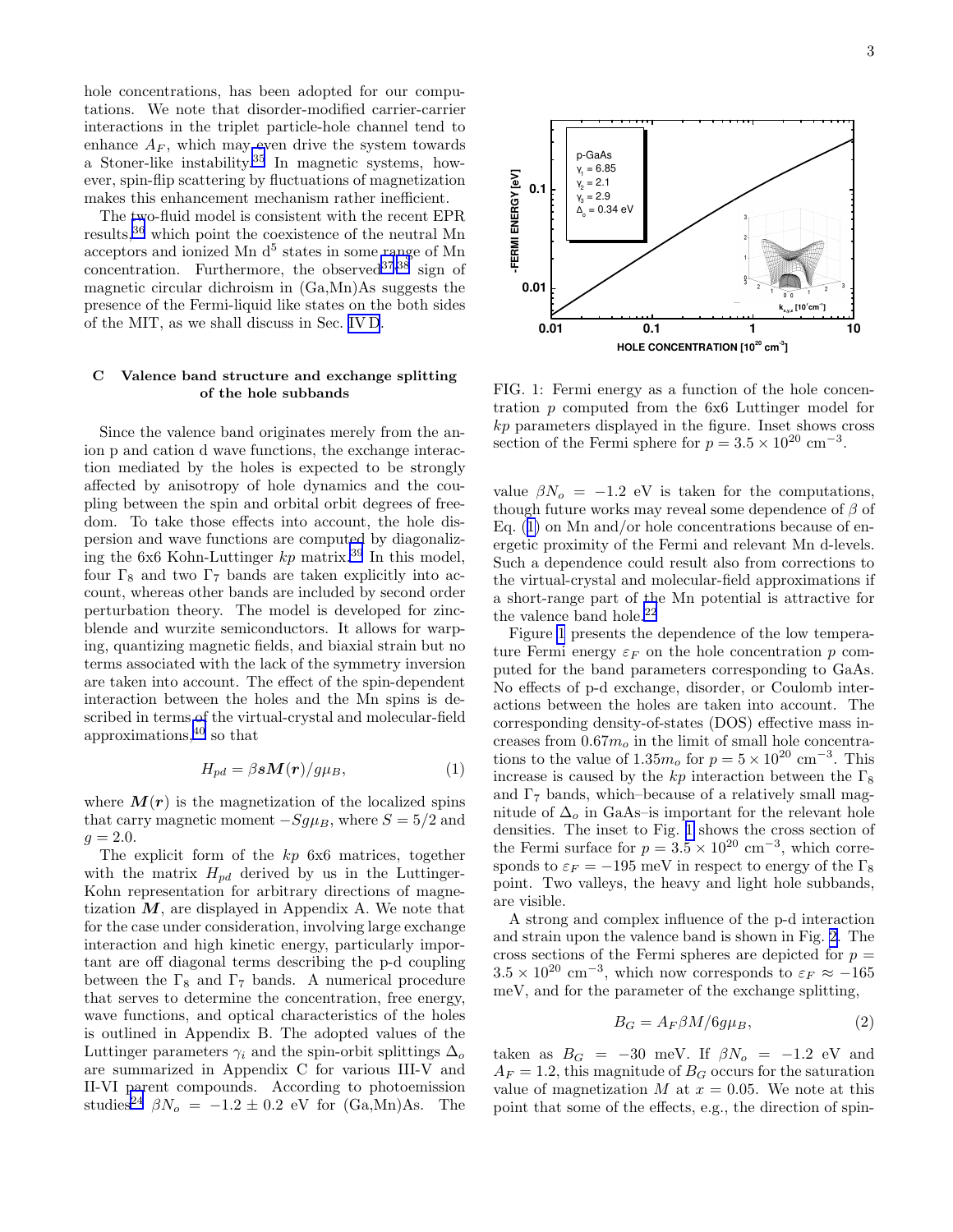<span id="page-3-0"></span>polarization vector depends on the sign of  $\beta$  and thus  $B_G$ , whereas others, like the Curie temperature, are proportional to  $\beta^2$ . In the absence of strain,  $\epsilon = 0$ , the four fold degeneracy at the Γ point is lifted by the p-d exchange, and the corresponding energies at  $k = 0$  are  $\pm 3B_G$  and  $\pm B_G$  for  $\Delta_o \gg |B_G|$ . However, the splitting at non-zero wave vectors depends on the relative orientation of M and  $k^{40}$  $k^{40}$  $k^{40}$  In particular, since the spin of the heavy hole is polarized along **k** for  $\epsilon = 0$ , the exchange splitting is seen to vanish for  $k \perp M$ . This mixing of orbital and spin degrees of freedom, together with highly nonparabolic, anisotropic, and mutually crossing dispersion relations constitute important aspects of the hole-mediated ferromagnetism in terahedrally coordinated semiconductors.

## III. HOLE-INDUCED FERROMAGNETISM IN SEMICONDUCTORS

## A Short-range atiferromagnetic superexchange and ferromagnetic double exchange

In addition to the interaction between the carriers and localized spins, the p-d hybridization leads also to the superexchange, a short-range antiferromagnetic coupling between the Mn spins. The superexchange is mediated by spin-polarization of occupied electron bands, in contrast to the Zener ferromagnetic exchange which is mediated by spin-polarization of the carrier liquid. The antiferromagnetic exchange dominates in un-doped II-VI semiconductors,<sup>[26](#page-22-0)</sup> and also in a compensated  $Ga_{1-x}Mn_xAs:Sn.<sup>41</sup>$  $Ga_{1-x}Mn_xAs:Sn.<sup>41</sup>$  $Ga_{1-x}Mn_xAs:Sn.<sup>41</sup>$  In order to take the influence of this interaction into account, it is convenient to parameterize the dependence of magnetization on the magnetic field in the absence of the carriers,  $M_o(H)$ , by the Brillouin function  $B<sub>S</sub>$  according to

$$
M_o(H) = g\mu_B S N_o x_{eff} B_S[g\mu_B H/k_B(T + T_{AF})], \quad (3)
$$

where two empirical parameters, the effective spin concentration  $x_{eff} N_o < x N_o$  and temperature  $T_{eff} > T$ , take the presence of the superexchange interactions into account.<sup>[26,42](#page-22-0)</sup> The dependencies  $x_{eff}(x)$  and  $T_{AF}(x) \equiv$  $T_{eff}(x) - T$  are known<sup>[43](#page-22-0),[42](#page-22-0)</sup> for II-VI compounds.

In order to elucidate the effect of doping on  $x_{eff}$  and  $T_{AF}$  we refer to the two-fluid model described in Sec. [II B](#page-1-0). In terms of that model the delocalized or weakly localized holes account for the ferromagnetism. Actually, the participation of the same set of holes in both charge transport and the ferromagnetic interactions is shown, in  $(Ga, Mn)As^{14}$  $(Ga, Mn)As^{14}$  $(Ga, Mn)As^{14}$  and in  $(Zn, Mn)Te^{44}$  $(Zn, Mn)Te^{44}$  $(Zn, Mn)Te^{44}$  by the agreement between the temperature and field dependencies of the magnetization deduced from the extraordinary Hall effect,  $M_H$ , and from direct magnetization measurements,  $M_D$ , particularly in the vicinity of  $T_C$ . However, below  $T<sub>C</sub>$  and in the magnetic fields greater than the coercive force, while  $M_H$  saturates (as in standard ferromagnets),  $M_D$  continues to rise with the magnetic field.<sup>[14,38](#page-22-0)</sup> Since

 $M_H$  is proportional to spin polarization of the carriers, its saturation may reflect a saturation of hole polarization, which–for appropriately low values of the Fermi energy– can occur even if the Mn spins are not totally spin polarized (half metallic case). It appears, however, that Mn spins in the regions depleted from the carriers (which, therefore, do not participate in the long range magnetic order) contribute also to a slowly increasing component of  $M_D(H)$ .

According to the two fluid model, part of the carriers are trapped on strongly localized impurity states, and thus form bound magnetic polarons (BMP). If there is an exchange coupling between the two fluids, the BMP participate in the formation of the ferromagnetic order. Furthermore, the coupling between the BMP appears to be ferromagnetic, at least in some range of relevant parameters.[45,46](#page-22-0) To gain the Coulomb energy, the BMP are preferentially formed around close pairs of ionized acceptors. In the case of III-V materials this leads, via Zener's double exchange,  $47$  to a local ferromagnetic align-ment of neighbor Mn d<sup>5</sup> negative ions,<sup>[48](#page-23-0)</sup> so that  $x \approx x_{eff}$ and  $T_{AF} \approx 0$ . By contrast, in II-VI compounds, for which acceptor cores do not carry any spin and the degree of compensation is low, BMP are not preferentially formed around Mn pairs, so that the close pairs remained antiferromagnetically aligned, even in p-type samples. The presence of a competition between the ferromagnetic and antiferromagnetic interactions in II-VI compounds, and its absence in III-V materials, constitutes the important difference between those two families of magnetic semiconductors.

# B Zener model of ferromagnetic interactions mediated by free carriers

As mentioned above, we assume that weakly localized or delocalized holes mediate long-range ferromagnetic in-teraction between the spins. Zener<sup>[47](#page-22-0)</sup> first proposed a model of ferromagnetism driven by the exchange coupling of the carriers and the localized spins. According to that model, spin-polarization of the localized spins leads to spin-splitting of the bands, which results in the lowering of the carrier energy. At sufficiently low temperature, this lowering overcompensates the increase of the free energy caused by a decrease of entropy, which is associated with the polarization of the localized spins. However, the Zener model was later abandoned, as neither the itinerant character of the magnetic electrons nor the quantum (Friedel) oscillations of the electron spinpolarization around the localized spins were taken into account, both of these are now established to be critical ingredients for the theory of magnetic metals. In particular, a resulting competition between ferromagnetic and antiferromagnetic interactions in metals leads rather to a spin-glass than to a ferromagnetic ground state. In the case of semiconductors, however, the mean distance between the carriers is usually much greater than that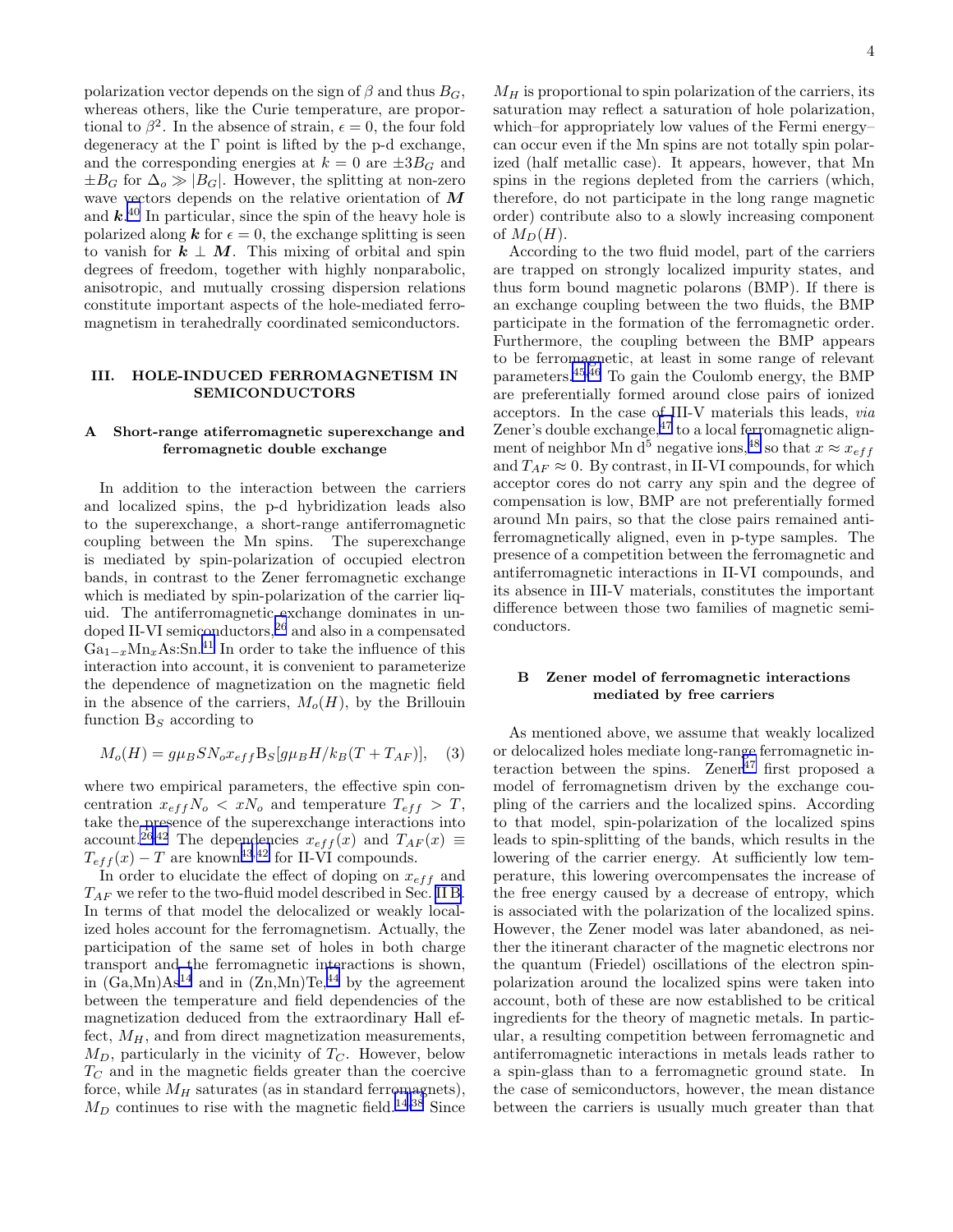<span id="page-4-0"></span>between the spins. Under such conditions, the exchange interaction mediated by the carriers is ferromagnetic for most of the spin pairs, which reduces the tendency towards spin-glass freezing. Actually, for a random distribution of the localized spins, the mean-field value of the Curie temperature  $T_C$  deduced from the Zener model is equal to that obtained from the Ruderman, Kittel, Ka-suya, and Yosida (RKKY) approach,<sup>[32,33](#page-22-0),[51,52](#page-23-0)</sup> in which the presence of the Friedel oscillations is explicitly taken into account.

# C Mean-field model of Curie temperature and thermodynamic properties

As reported elsewhere,<sup>[8](#page-22-0)</sup> the Zener model describes correctly the experimental values of  $T_C$  in both  $(Ga, Mn)As$ and (Zn,Mn)Te, provided that band structure effects are taken into account. The starting point of the model is the determination how the Ginzburg-Landau free-energy functional  $F$  depends on the magnetization  $M$  of the localized spins. The hole contribution to  $F, F_c[M]$  is computed by diagonalizing the 6x6 Kohn-Luttinger matrix together with the p-d exchange contribution, and by the subsequent computation of the partition function  $Z$ , as described in Appendix B. This model takes the effects of the spin-orbit interaction into account, a task difficult technically within the RKKY approach, as the spinorbit coupling leads to non-scalar terms in the spin-spin Hamiltonian. Moreover, the indirect exchange associated with the virtual spin excitations between the valence subbands, the Bloembergen-Rowland mechanisms,[26](#page-22-0) is automatically included. The remaining part of the free energy functional, that of the localized spins, is given by

$$
F_S[M] = \int_0^M dM_o H(M_o),\tag{4}
$$

where $H(M_o)$  is given in Eq. ([3\)](#page-3-0). By minimizing  $F[M] =$  $F_c[M] + F_S[M]$  with respect to M at given T, H, and hole concentration p, one obtains  $M(T, H)$  as a solution of the mean-field equation,

$$
M = \mu_g \mu_B S N_o x_{eff} B_S \left[ \frac{g \mu_B (-\partial F_c[M]/\partial M + H)}{k_B (T + T_{AF})} \right].
$$
\n(5)

Near the Curie temperature  $T_C$ , where M is small, we expect  $F_c[M] - F_c[0] \sim M^2$ . It is convenient to parameterize this dependence by a spin density-of-states  $\rho_s$ ,

$$
F_c[M] = F_c[0] - A_F \rho_s \beta^2 M^2 / 2(2g\mu_B)^2.
$$
 (6)

The spin density-of-states  $\rho_s$  is related to carrier magnetic susceptibility according to  $\chi = A_F (g^* \mu_B)^2 \rho_s / 4$ and, in general, has to be determined numerically by computing  $F_c[M]$ . By expanding  $B_s(M)$  we arrive to,

$$
T_C = x_{eff} N_o S(S+1) \beta^2 A_F \rho_s (T_C) / 12 k_B - T_{AF}.
$$
 (7)



FIG. 2: Cross sections of the Fermi spheres for saturation value of magnetization M in  $Ga_{095}Mn_{0.05}As$  with hole concentration  $p = 3.5 \times 10^{20}$  cm<sup>-3</sup>. Results for various orientations of magnetization  $M$  and biaxial strains  $\epsilon_{xx}$ are shown: (a) M || [100];  $\epsilon_{xx} = 0$ . (b) M || [100];  $\epsilon_{xx} =$ −2%. (c) M || [001];  $\epsilon_{xx} = +2\%$ . A strong dependence of the splitting on the relative orientation of the wave vector and magnetization is visible.

For a strongly degenerate carrier liquid  $-\varepsilon_F / k_B T \gg 1$ , as well as neglecting the spin-orbit interaction,  $\rho_s$  becomes equal to the total density-of-states  $\rho$  for intra-band charge excitations, where  $\rho = m_{DOS}^* k_F / \pi^2 \hbar^2$ .

In order to check the quantitative significance of carrier entropy, the computed values of  $T_C$  were compared to those obtained assuming strong degeneration of the carrier liquid. As shown in Fig. [3](#page-5-0) such an assumption leads to error smaller than 1% if  $\varepsilon_F / k_B T > 10$ . Thus, in this range, the carrier energy, not free energy, was used for the evaluation of  $T_C$ . Furthermore, we take  $x_{eff} = x$ and  $T_{AF} = 0$ , as discussed above.

The values of  $T_C$  as a function of the hole concentration p for  $Ga<sub>0.95</sub>Mn<sub>0.05</sub>As$ , as computed by our model, are shown by the solid line in Fig. [4.](#page-5-0) Since the magnitude of  $T_C$  is directly proportional to  $x_{eff} N_o \beta^2 A_F$ , the theoretical results can be easily extended to other values of x,  $\beta$  or  $A_F$ . In particular,  $T_C = 300$  K is expected for  $x = 0.125$  and  $p = 3.5 \times 10^{20}$  cm<sup>-3</sup>.

# D Validity of the model and comparison to other approaches

Equation (7) with  $\rho_s = \rho$ , that is neglecting effects of the spin-orbit interaction, has already been derived by a number of equivalent methods.<sup>[26,32](#page-22-0),[33,34](#page-22-0)</sup> In the present work  $F_c[M]$ , which served to determine  $T_C$ ,  $M(T, H)$ , anisotropy fields, and optical spectra was obtained from the 6x6 kp model, as described in Appendices A and B. In order to illustrate the importance of band structure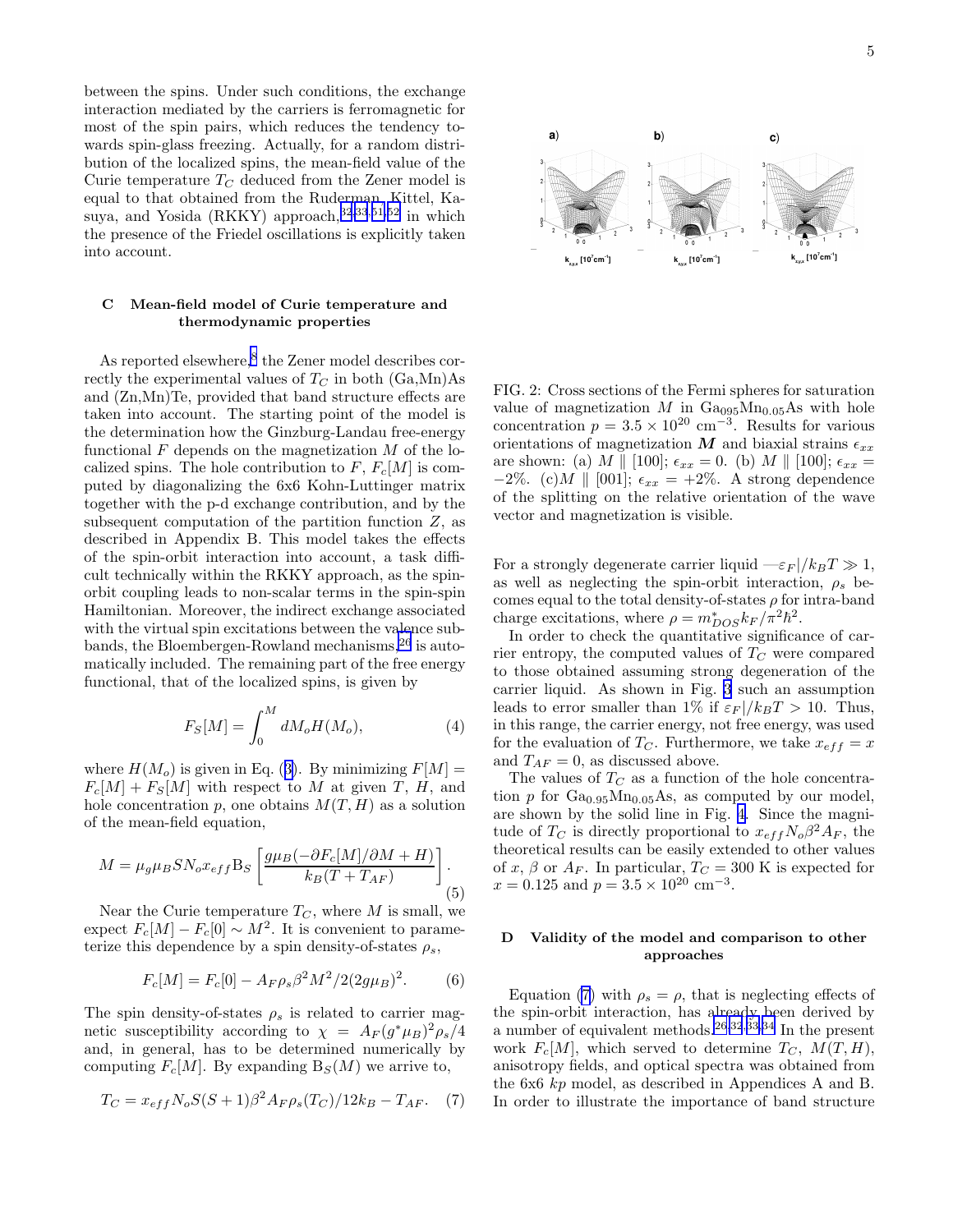<span id="page-5-0"></span>

FIG. 3: The computed ratio the actual Curie temperature  $T_C$  to that obtained assuming that the hole liquid is strongly degenerate as a function of the degeneration factor.



FIG. 4: Curie temperature as a function of the hole concentration for  $Ga<sub>0.95</sub>Mn<sub>0.05</sub>As computed from the 6x6$ Luuttinger model (solid line). Straight dashed lines represent results obtained assuming a large and small value of the spin-orbit splitting  $\Delta_o$ , respectively. The dotted line is calculated neglecting the effect of the spin-orbit interaction on the hole spin susceptibily.

effects, the evaluation of  $T_C$  has been performed employing various models. The two straight dashed lines in Fig. 4 depict the expected  $T_C(p)$  if the warping is neglected ( $\gamma_2 = \gamma_3$ ) as well as a large and small spin-orbit splitting  $E_{\Gamma_8} - E_{\Gamma_7} \equiv \Delta_o$  is assumed, respectively. We see that the above assumptions are approximately fulfilled in low and high concentration range, respectively, but the calculation within the full model is necessary in the experimentally relevant region of the intermediate hole densities. In particular,  $4x\overline{4}$  model<sup>[44](#page-22-0),[49](#page-23-0)</sup> ( $\Delta_o \gg |\varepsilon_F|$ ) would be reasonably correct for  $(Zn,Mn)$ Te, where  $\Delta_o$  is about 1 eV but not for (Ga,Mn)As, for which  $\Delta_o$  is almost three times smaller. Finally, the dotted line shows T<sub>C</sub> evaluated replacing  $\rho_s$  by  $\rho$ . We see that  $\rho \approx \rho_s$  already for  $p \approx 10^{20}$  cm<sup>-3</sup>, despite that  $|\varepsilon_F|$  is still two times smaller than  $\Delta_o$ . In contrast,  $\rho_s$  is more than two times smaller than  $\rho$  in the limit of small p. This reduction of the spin susceptibility, and thus of  $T_C$ , stems from the absence of the exchange splitting of the heavy hole subband for  $k \perp M$ .

As described above,  $T_C$  can be computed by minimizing the free energy, and without referring to the explicit form of the Kohn-Luttinger amplitudes  $u_{i,k}$ . Since near  $T<sub>C</sub>$  the relevant magnetization M is small, the carrier free energy, and thus  $T_C$ , can also be determined from the linear response theory. The corresponding  $\rho_s$  assumes the standard form

$$
\rho_s = \lim_{q \to 0} 8 \sum_{ijk} \frac{|\langle u_{i,\mathbf{k}} | s_M | u_{j,\mathbf{k}+\mathbf{q}} \rangle|^2 f_i(\mathbf{k}) [1 - f_j(\mathbf{k} + \mathbf{q})]}{E_j(\mathbf{k} + \mathbf{q}) - E_i(\mathbf{k})},\tag{8}
$$

where  $s_M$  is the component of spin operator along the direction of magnetization and  $f_i(\mathbf{k})$  is the Fermi-Dirac distribution function for the i-th valence band subband. The equivalence of  $\rho_s$  as given by Eqs. [\(6](#page-4-0)) and (8) can be checked for the 4x4 spherical model by using the explicit form<sup>[50](#page-23-0)</sup> of  $E_i(k)$  and  $u_i$ . Such a comparison demonstrates that almost a 30% contribution to  $T_C$  originates from interband polarization.

It is straightforward to generalize the model for the case of the carriers confined to the d-dimensional space.[32,33](#page-22-0)[,52](#page-23-0) The tendency towards the formation of spin-density waves in low-dimensional systems $33,53$  $33,53$  as well as possible spatial correlation in the distribution of the magnetic ions can also be taken into account. The mean-field value of the critical temperature  $T_{q}$ , at which the system undergoes the transition to a spatially modulated state characterized by the wave vector  $q$ , is given by the solution of the equation,

$$
\beta^2 A_F(\boldsymbol{q}, T_{\boldsymbol{q}})\rho_s(\boldsymbol{q}, T_{\boldsymbol{q}}) \int d\zeta \chi_o(\boldsymbol{q}, T_{\boldsymbol{q}}, \zeta) |\phi_o(\zeta)|^4 = 4g^2 \mu_B^2.
$$
\n(9)

Here q spans the d-dimensional space,  $\phi_o(\zeta)$  is the envelope function of the carriers confined by a  $(3 - d)$ dimensional potential well  $V(\zeta)$ ; g and  $\chi_o$  denote the Landé factor and the  $q$ -dependent magnetic susceptibility of the magnetic ions in the absence of the carriers, re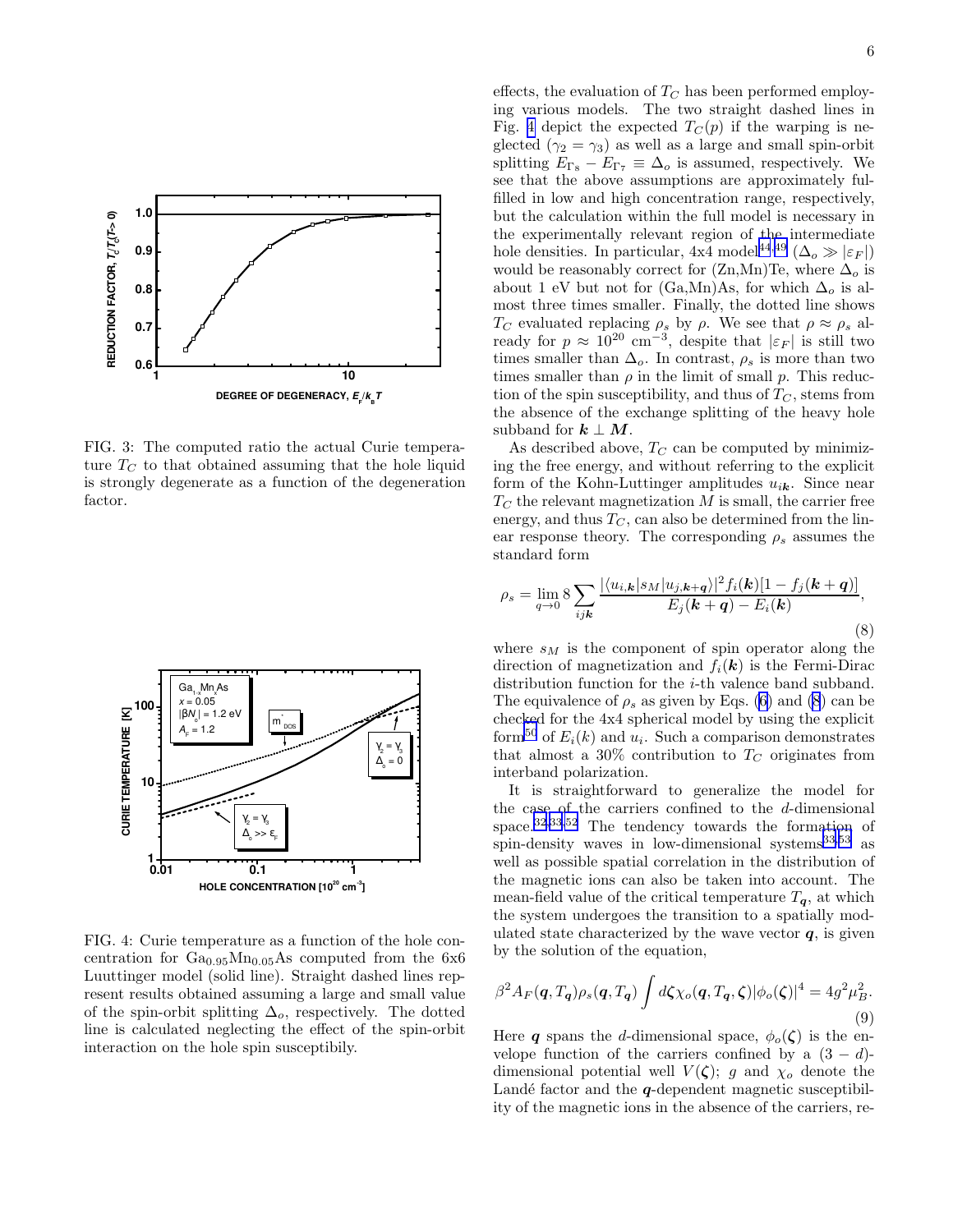spectively. Within the mean-field approximation (MFA), such magnetization shape and direction will occur in the ordered phase, for which the corresponding  $T<sub>q</sub>$  attains the highest value. A ferromagnetic order is expected in the three dimensional (3D) case, for which a maximum of  $\rho_s(q)$  occurs at  $q=0$ .

Since within the MFA the presence of magnetization fluctuations is neglected, our model may lead to an overestimation of the magnitude of  $M$ , and thus of  $T_C$ . To address this question we recall that the decay of the strength of the carrier-mediated exchange interaction with the distance between the spins  $r$  is described by the RKKY function, which in the 3D situation assumes the form,[33](#page-22-0)[,51,52](#page-23-0)

$$
J(r) \sim [\sin(2k_F r) - 2k_F r \cos(2k_F r)]/(2k_F r)^4. \tag{10}
$$

In the case of semiconductors an average distance between the carriers  $r_c = (4\pi p/3)^{-1/3}$  is usually much greater than that between the spins  $r_S = (4\pi x N_o/3)^{-1/3}$ . This means that the carrier-mediated interaction is ferromagnetic and effectively long range for most of the spins as the first zero of the RKKY function occurs at  $r \approx 1.17r_c$ . A theoretical study<sup>[54](#page-23-0)</sup> of critical exponents for a  $d\text{-dimensional space showed that as long as }\sigma < d/2$ in the dependence  $J(r) \sim 1/r^{d+\sigma}$ , the mean-field approach to the long wavelength susceptibility  $\chi(T)$  is valid, a conclusion not affected presumably by disorder in the spin distribution. At the same time, both relevant length scale  $r_c$ , not  $r_s$ , and the critical exponents<sup>[54](#page-23-0)</sup>  $\eta = 2 - \sigma$ and  $\nu = 1/\sigma$ , point to much faster decay of  $\chi(q)$  with q than that expected from the classical Ornstein-Zernike theory.[55](#page-23-0) This indicates that the MFA should remain valid down to at least  $|T - T_C|/T_C \approx r_S/r_c \ll 1$ . Actually, the decay of  $\chi(q)$  with q in the range  $0 < q < 2k_F$  is corroborated by the observation of smaller critical scattering of the holes by magnetization fluctuations than that calculated for  $\chi(q) = \chi(0).^{17}$  $\chi(q) = \chi(0).^{17}$  $\chi(q) = \chi(0).^{17}$ 

Recently, Monte-Carlo studies of carrier-mediated fer-romagnetism in semiconducors have been initiated.<sup>[56](#page-23-0),[57](#page-23-0)</sup> Such an approach has a potential to test the accuracy of the MFA and to determine the actual spin configuration corresponding to the ground state. Preliminary results appear to confirm the validity of the MFA $^{56,57}$  $^{56,57}$  $^{56,57}$  $^{56,57}$  $^{56,57}$  as well as to indicate a possibility of the existence of non-collinear magnetic structures in low-dimensional systems.[57](#page-23-0) An-other significant recent development<sup>[58](#page-23-0)</sup> is the examination of spin-wave excitations, their spectrum and effect on magnetization. A strong reduction of  $T_C$  was predicted,[58](#page-23-0) though it should be noted that the spin wave approximation breaks usually down at criticality. In contrast, such an approach offers valid results at low temperatures, provided that effects of magnetic anisotropy are thoroughly taken into account. Furthermore, the existence of ferromagnetic ground state was confirmed by ab initio total energy computations for magnetic III-V compounds.[28](#page-22-0)[,59](#page-23-0),[60](#page-23-0) However, to what extend the employed procedures have been capable to capture accurately correlation effects on the open d-shells seems to be unclear by now.

Finally, we would like to stress once more that if concentrations of the carriers and the spins become comparable,  $r_c \leq r_S$ , randomness associated with the competition of ferromagnetic and antiferromagnetic interactions can drive the system towards a spin-glass phase.<sup>[61](#page-23-0)</sup> In the case of II-VI compounds, the antiferromagnetic component is additionally enlarged by the superexchange interaction.<sup>[44](#page-22-0)</sup> Furthermore, scattering by ionized impurities, and the associated non-uniform distribution of carriers in semiconductors near the MIT, may enhance disorder effects even further. We note also that in the extreme case,  $r_c \ll r_S$ , the Kondo effect, that is dynamic screening of the localized spins by the sea of the carriers may preclude both ferromagnetic and spin-glass magnetic ordering.

## IV. COMPARISON OF THEORETICAL AND EXPERIMENTAL RESULTS FOR (GA,MN)AS

## A Curie temperature and spontaneous magnetization

The most interesting property of  $Ga_{1-x}Mn_xAs$  epilayers is the large magnitude of  $T_C$ , up to 110 K for the Mn concentration  $x = 5.3\%$ <sup>[2,7](#page-22-0)</sup> Because of this high  $T_C$ , the spin-dependent extraordinary contribution to the Hall resistance  $R_H$  persists up to 300 K, making an accurate determination of the hole density difficult.<sup> $\tilde{7},14,15,16$  $\tilde{7},14,15,16$ </sup> How-ever, the recent measurement<sup>[62](#page-23-0)</sup> of  $R_H$  up to 27 T and at 50 mK yielded an unambiguous value of  $p = 3.5 \times 10^{20}$ cm<sup>-3</sup> for the metallic Ga<sub>0.947</sub>Mn<sub>0.053</sub>As sample, in which  $T_C = 110$  K is observed.<sup>[7](#page-22-0)</sup> The above value of p is about three times smaller than  $xN<sub>o</sub>$ , confirming the importance of compensation in (Ga,Mn)As. As shown in Fig. [4](#page-5-0), the numerical results lead to  $T_C = 120$  K for  $x = 0.05$ , and thus,  $T_C = 128$  K for  $x = 0.053$  and  $p = 3.5 \times 10^{20}$ cm<sup>−</sup><sup>3</sup> . We conclude that the proposed model describes, with no adjustable parameters, high values of  $T_C$  found in (Ga,Mn)As. Furthermore, scaling theory of electronic states near the MIT, discussed in Sec. [II B](#page-1-0), makes it possible to explain the presence of the ferromagnetism on the both sides of the MIT, and a non-critical evolution of  $T_C$ across the critical point.[7](#page-22-0) A comparison between theoretical and experimental data in a wider range of Mn and hole concentrations requires reliable information on the hole density in particular samples, which is not presently available in the case of (Ga,Mn)As.

In the case of (Zn,Mn)Te:N, the hole concentration can readily be determined by the Hall effect measurements at 300 K.[4](#page-22-0),[44](#page-22-0) The absence of the extraordinary Hall effect at 300 K stems form the much lower values of  $T_C$ ,  $0.75 \le T_C \le 2.4$  K for  $5\% \ge x \ge 2\%$  and  $10^{19} \le p \le 10^{20}$ cm<sup>-3</sup>. The model in question explains satisfactorily<sup>[44](#page-22-0)</sup>  $T_C(x, p)$ . Three effects conspire to make  $T_C$  much greater in p-(Ga,Mn)As than in p-(Zn,Mn)Te at given  $p$  and  $x$ .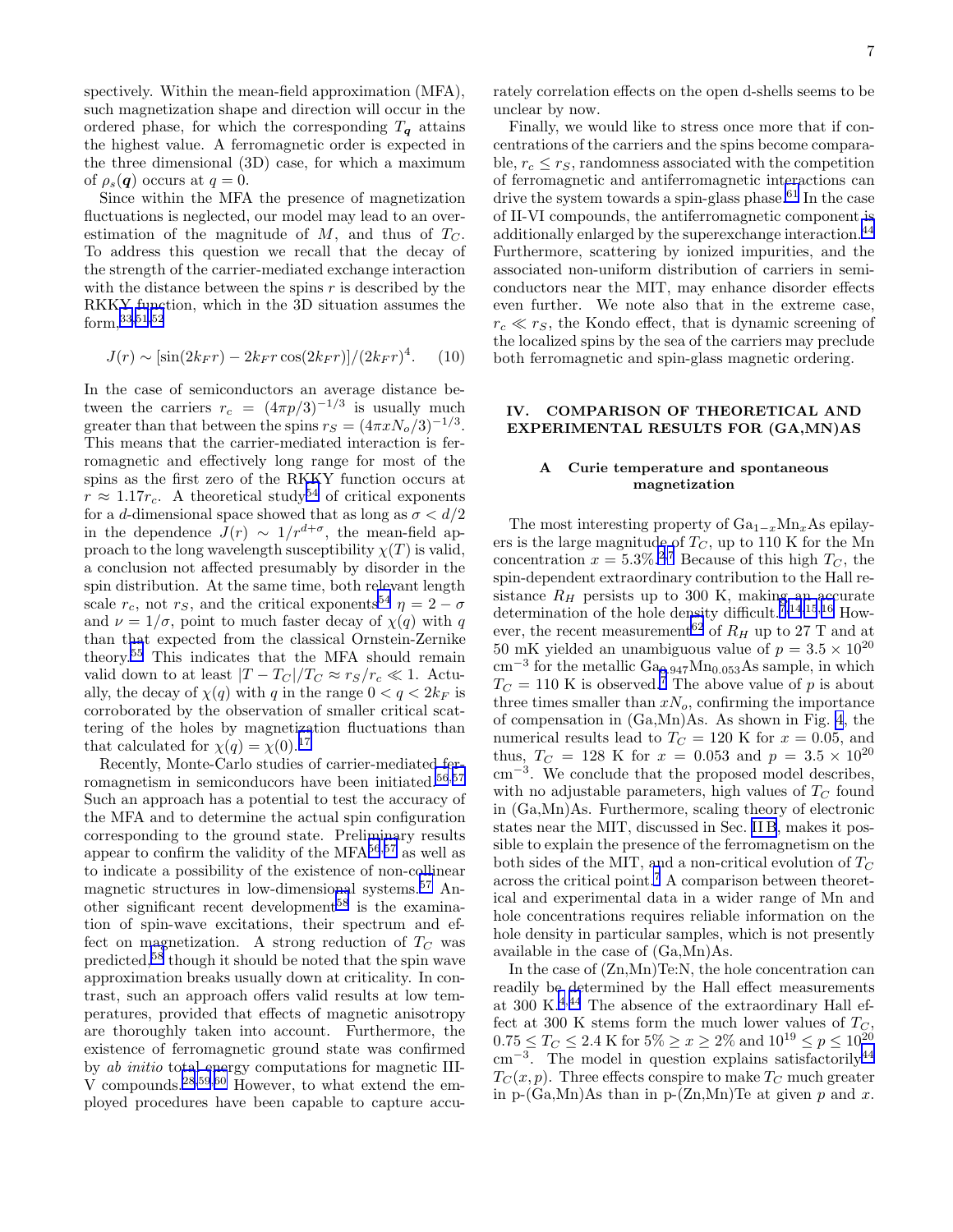First, as already mentioned, the small value of the splitting  $\Delta_o$  makes the reduction of  $T_C$  by spin-orbit coupling of minor importance in the case of (Ga,Mn)As. Second, because of a smaller lattice parameter, the product  $\beta N_o$  is greater in (Ga,Mn)As. Finally, ferromagnetic double-exchange between closely lying pairs of Mn ions is stronger than antiferromagnetic superexchange in compensated (Ga,Mn)As. In contrast, antiferromagnetic superexchange remains significant in p-(Zn,Mn)Te, as the Mn atoms are electrically inactive in II-VI compounds.

Important characteristics of ferromagnets are the magnitude and temperature dependence of the spontaneous magnetization  $M$  below  $T_C$ . Experimental studies of metallic samples indicates that on lowering temperature M increases as the Brillouin function reaching the saturation value  $M_s$  for  $T \rightarrow 0.7$  $T \rightarrow 0.7$  This behavior indicates that a molecular field  $H^*$  acting on the Mn spins is proportional to their magnetization  $M$ . Figure 5 presents values of  $M/M_s$  as a function of  $T/T_C$  calculated with no adjustable parameter for (Ga,Mn)As containing various hole and Mn concentrations. We see that indeed the computed Mn spin magnetization  $M(T)/M_s$  follows, to a good approximation, the Brillouin function, except for materials with rather small values  $p$  or large values of x. The latter cases correspond to the half-metallic situation, for which only the ground-state hole subband is populated even at  $M < M_s$ , so that the molecular field produced by the carriers  $H^*$  attains its maximum value and, therefore, ceases to be proportional to M. Nevertheless, the saturation value  $M_s$  can be reached provided that temperature is sufficiently low,  $k_B T_{eff} \ll S g \mu_B H^*$ . Such a half-metallic behavior is observed in the case of ferromagnetic correlation imposed by a dilute hole liquid in  $(Cd, Mn)$ Te quantum wells.<sup>[53](#page-23-0)</sup>

#### B Hole magnetization and spin polarization

The magnitude of magnetization presented in the previous section was computed neglecting a possible contribution originating from hole magnetic moments. Such a contribution can be significant as the hole liquid is spinpolarized for non-zero magnetization of the Mn spins. Because of the spin-orbit interaction, the hole magnetization consists of two components. One comes from magnetic moments of the hole spins, described by the Landé factor of the free electrons and the Luttinger parameter  $\kappa$ . Another contribution, absent for localized carriers, originates from diamagnetic currents, whose magnetic moments can be oriented along the spin polarization by the spin-orbit interaction. The evaluation of the latter requires the inclusion of the Landau quantization in the  $kp$ hamiltonian. The carrier magnetization  $M_c$  is then given by,

$$
M_c = -\lim_{T,H \to 0} \partial G_c(H)/\partial H,\tag{11}
$$



FIG. 5: The computed emerging of spontaneous magnetization  $M$  below the Curie temperature  $T_C$  for various hole concentrations  $p(a)$  and Mn contents  $x(b)$ in  $Ga<sub>0.95</sub>Mn<sub>0.05</sub>As$  (points). If the exchange splitting of the valence band is much smaller than the Fermi energy (large  $p$ , small  $x$ ), the evolution of magnetization follows the Brillouin function (dashed lines).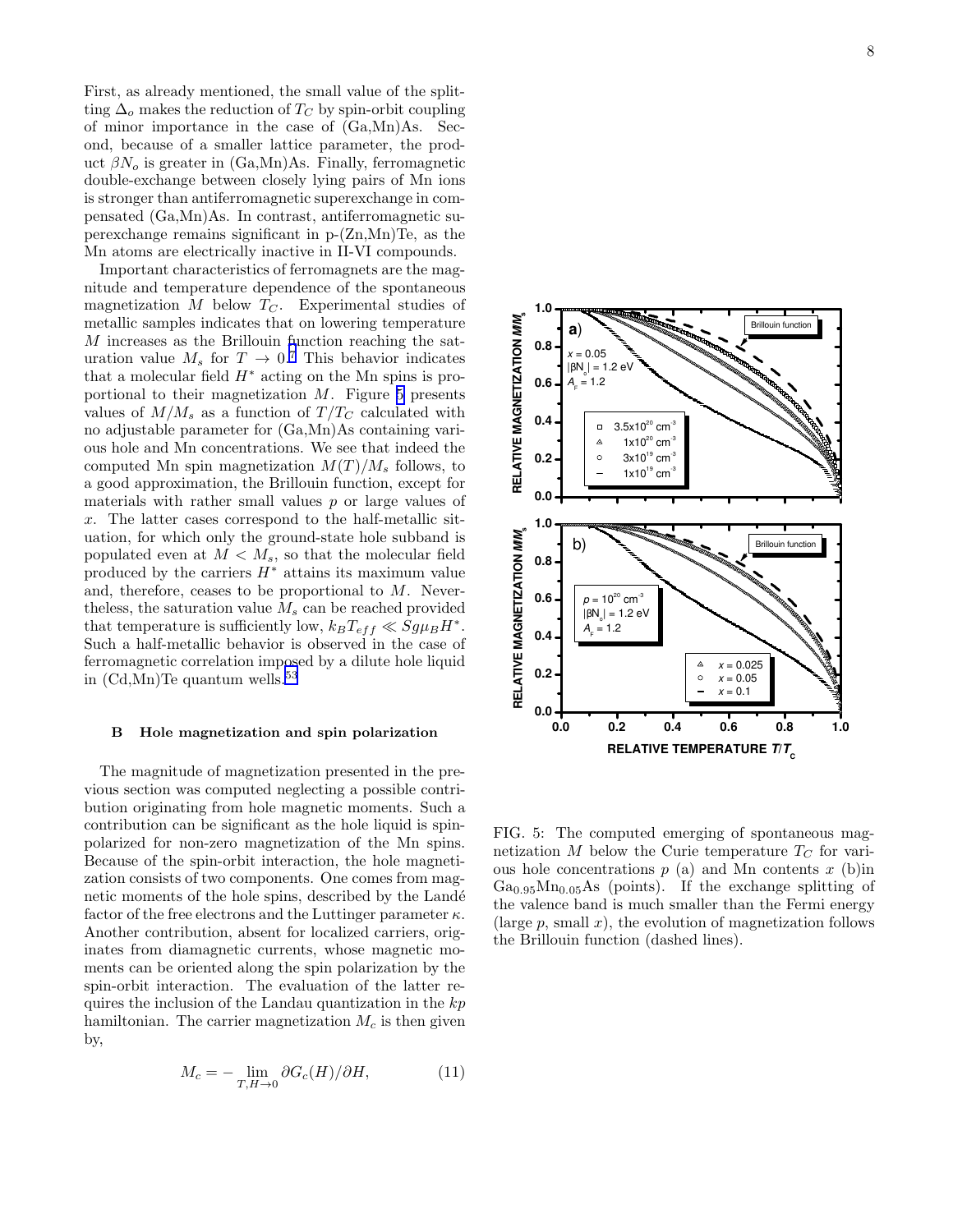where the Gibbs thermodynamic potential is calculated for a given value of the Mn spin magnetization M and the Fermi energy  $\varepsilon_F(M)$  as a function of the magnetic field acting on the carriers  $H$ . In general, the eigenvalue problem for the holes in the magnetic field cannot be transformed into an algebraic equation. Such a transformation is, however, possible if the warping is neglected. We have, therefore, calculated the hole magnetization  $M_c$ disregarding the anisotropy, that is assuming  $\gamma_1 = 6.85$ ,  $\gamma_2 = \gamma_3 = 2.58$ , and  $\kappa = 1.2$ . The explicit form of the relevant Luttinger matrices is displayed in Appendix A. The partition function Z was computed by summing over the Landau index n, the wave vector  $k_z$ , and the six hole subbands.

The results of the computations are shown in Fig. 6, where  $M_c$  is plotted as a function of p for  $B_G = A_F \beta M / 6g\mu_B = -30$  meV. In this paper, for sake of comparison with experimental results we depict magnetization in the SI units according to  $\mu_o M[T]=4\pi 10^{-4}M$ [emu]. It is seen the diamagnetic (orbital) contribution to  $M_c$  is negative and dominant. The spin term is positive, which for the antiferromagnetic sign of the p-d exchange integral  $\beta$  points to the negative sign of the hole Landé factor  $g_h$ . A visible decrease of the spin contribution for the large p corresponds to a cross-over to the free electron value  $g = 2.0$  occurring when  $|\varepsilon_F|$ approaches  $\Delta_o$ . In Fig. 7,  $M_c$  is plotted versus M for various  $p$ . It is seen that for the employed values of the parameters,  $M_c$  reaches only 5% of  $\mu_o M = 65$  mT, which corresponds to the saturation value of Mn magnetization for  $x = 0.05$ . A rather weak magnitude of  $M_c$  results from a partial compensation of the spin and orbital contributions to  $M_c$  as well as from smaller concentration and spin of the holes in comparison to those of the Mn ions. We conclude that delocalized or weakly localized holes give a minor contribution to the total magnetization. Accordingly  $M_c$  is neglected when determining the direction of easy axes and the magnitude of anisotropy fields.

In view of the on-going experiments<sup>[6](#page-22-0)</sup> on electrical spin injection from (Ga,Mn)As, an important question arises what is the degree of hole spin polarization  $P$  as a function of p and  $B_G$ . Furthermore,  $\mathcal P$  appears to control the magnitude of the extraordinary Hall effect. It is, therefore, interesting to determine conditions, under which the usual assumption about the linear relation between P and magnetization of the Mn spins  $M$  is fulfilled.

The contribution of all four hole subbands to the Fermi cross section visible in Fig. [2](#page-4-0) indicates that the exchange splitting is too small to lead to the total spin polarization for  $p = 3.5 \times 10^{20}$  cm<sup>-3</sup> and  $x = 0.05$  ( $|B_G| = 30$ meV). Furthermore, a destructive effect of the spin-orbit interaction on the magnitude of  $P$  can be expected. In order to evaluate  $\mathcal{P} \equiv 2\langle s_M \rangle / p$  we note that according to Eq. [\(1](#page-2-0)),

$$
\mathcal{P} = \frac{2g\mu_B}{\beta p} \frac{\partial F_c(M)}{\partial M}.
$$
\n(12)



FIG. 6: Magnetization  $M_c$  of the hole liquid (squares) in  $Ga_{1-x}Mn_xAs$  computed as a function of the hole concentration for the spin splitting parameter  $B<sub>G</sub> = -30$  meV (the latter corresponds to the saturation value of Mn spin magnetization M for  $x = 0.05$ . Crosses show spin and orbital contribution to  $M_c$ .



FIG. 7: Computed hole magnetization  $M_c$  as a function of Mn spin magnetization  $M$  for various hole concentrations in  $Ga_{1-x}Mn_xAs$ .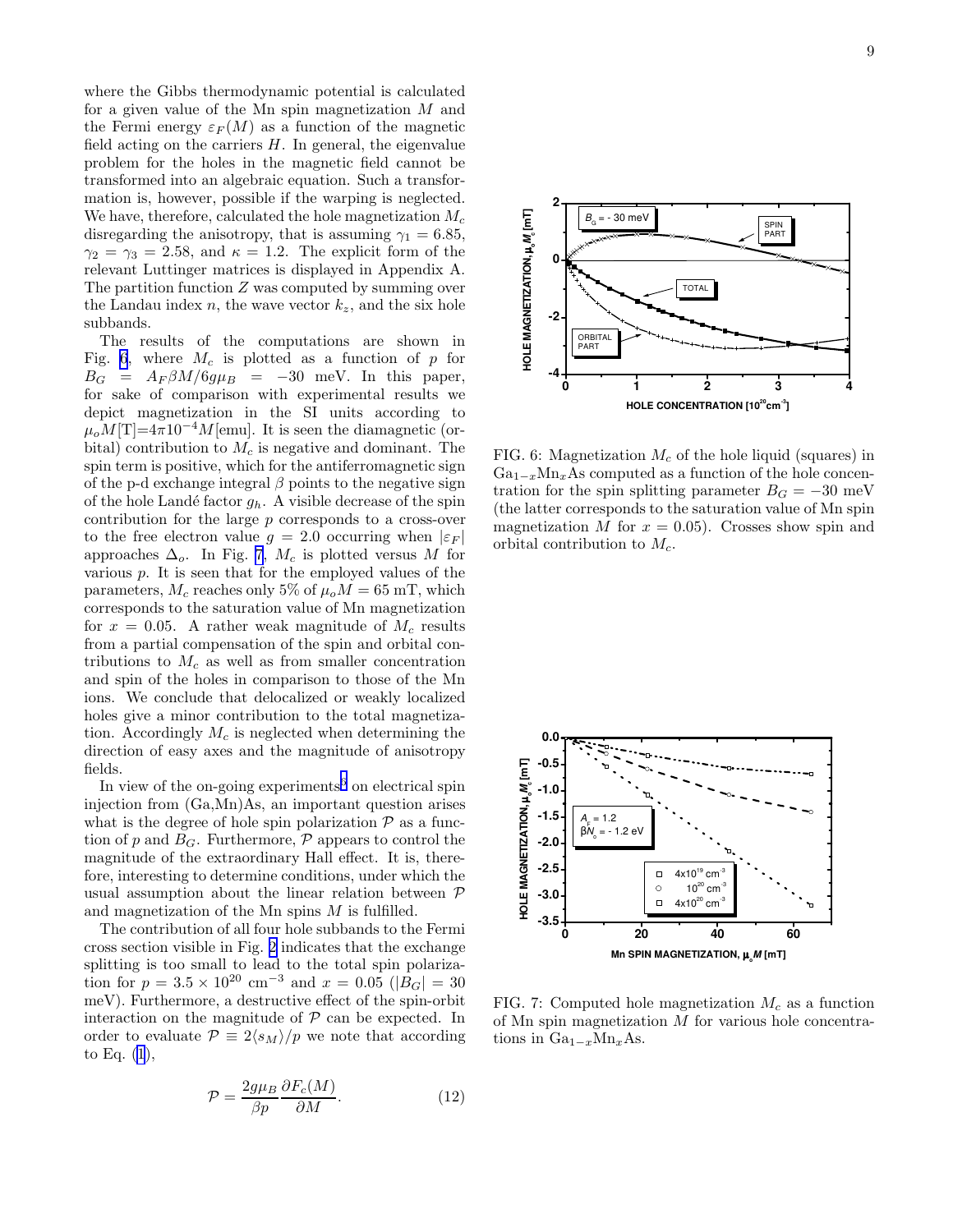

FIG. 8: Computed degree of spin polarization of the hole liquid as a function of the spin splitting parameter for various hole concentrations in  $Ga_{1-x}Mn_xAs$  ( $B_G = -30$ ) meV corresponds to the saturation value of Mn spin magnetization for  $x = 0.05$ . The polarization of the hole spins is oriented in the opposite direction to the polarization of the Mn spins.

Figure 8 presents the dependence of  $P$  on  $B<sub>G</sub>$  for the experimentally relevant range of  $p$ . We see that  $|\mathcal{P}|$ tends to saturate with  $|B_G|$ , and thus with M. This means that for large values of the splitting  $B<sub>G</sub>$ , magnetization M evaluated from the extraordinary Hall effect is underestimated. At the same time, the calculation demonstrates that despite the spin-orbit interaction  $|\mathcal{P}|$ becomes greater than 0.8 for  $3|B_G| > |\varepsilon_F|$ . This is due to the fact that the redistribution of the holes over the spin subbands occurs in the way which maximizes the gain of the exchange energy, and thus the magnitude of  $|\mathcal{P}|$ . This in contrast to the case  $|\varepsilon_F| \gg |B_G|$ , for which the spin polarization is reduced by a factor greater than two from the value corresponding to the absence of the spinorbit coupling at low hole concentrations. We also note that because of the antiferromagnetic character of the pd coupling  $(\beta N_o < 0)$ , the polarization of the hole spins is oriented in the opposite direction than the polarization of the Mn spins.

#### C Easy axis and anisotropy field

Already early studies of a ferromagnetic phase in (Ga,Mn)As epilayers demonstrated the existence of substantial magnetic anisotropy.[63](#page-23-0) Magnetic anisotropy is usually associated with the interaction between spin and orbital degrees of freedom of the magnetic electrons. According to the model in question, these electrons are in the  $d^5$  configuration. For such a case the orbital momentum  $L = 0$ , so that no effects stemming from the spin-orbit coupling are to be expected. To reconcile the

model and the experimental observations, we note that the interaction between the localized spins is mediated by the holes, characterized by a non-zero orbital momentum. An important aspect of the present model is that it does take into account the anisotropy of the carrier-mediated exchange interaction associated with the spin-orbit coupling in the host material, an effect difficult to include within the standard approach to the RKKY interaction.

We start by considering an unstrained thin film with the [001] crystal direction perpendicular to its plane. The linear response is isotropic in cubic systems but magnetic anisotropy develops for non-zero magnetization: the hole energy depends on the orientation of M in respect to crystal axes and, because of stray field energy  $E_d$ , on the angle  $\Theta$  between  $M$  and the normal to the film surface. A computation of the hole energies  $E_c[M]$  for relevant parameters and [100], [110], and [111] orientations of  $\overline{M}$ indicates the that  $E_c[M]$  can be described by the lowest order cubic anisotropy, so that, taking the stray field energy into account,  $64$ 

$$
E_c(M, \Theta, \varphi) - E_c(M, \pi/2, 0) = K_d(M) \cos^2 \Theta ++ K_{c1}(M) (\sin^4 \Theta \sin^2 \varphi \cos^2 \varphi + \sin^2 \Theta \cos^2 \Theta), (13)
$$

where  $K_d(M) = 2\pi M^2$ . For  $4K_d < -K_{c1}$  the easy axis is oriented along [111] or equivalent directions. Otherwise, as is usually the case for parameters of  $(Ga, Mn)As, M$ lies in the (001) plane, and the easy axis is directed along [100] for  $K_{c1} > 0$  or along [110] (or equivalent) crystal axis in the opposite case. It turns out that the sign of  $K_{c1}$ depends on the degree of occupation the hole subbands as well as on their mixing by the p-d and kp interactions. As a result, the easy axis fluctuates between [100] and [110] as a function of p. To quantify the strength of the cubic anisotropy in  $(Ga, Mn)As$  we computed  $K_{c1}(M)$ , and then the minimum magnitude of an external magnetic field  $H_{cu} = 2|K_{c1}/M|$  (or  $\mu_o H_{cu} = 2|K_{c1}/M|$  in the SI units), which aligns the spontaneous magnetization  $M$  along the hard direction. Figure [9](#page-10-0) shows how  $H_{cu}/M$  and the direction of the easy axis oscillates as a function of p for various  $B_G = A_F \beta M / 6g\mu_B$ . As expected,  $H_{cu}$  tends to zero when  $B_G$  decreases. Nevertheless, for  $|B_G| = 40$  meV  $(\mu_o M \approx 85$  mT),  $\mu_o H_{cu}$  up to 0.2 T can be expected. Since, however, the orientation of the easy axis changes rapidly with p and  $B_G$ , intrinsic and extrinsic disorder–which leads to broadening of hole subbands–will presumably diminish the actual magnitude of magnetic anisotropy.

As shown in Fig. [2,](#page-4-0) strain has a rather strong influence on the valence subbands. It can, therefore, be expected that magnetic properties resulting from the holemediated exchange can be efficiently controlled by strain engineering. Indeed, sizable lattice-mismatch driven strain is known to exist in semiconductor layers. In some cases, particularly if epitaxy occurs at appropriately low temperatures, such strain can persists even beyond the critical thickness due to relatively high barriers for the formation of misfit dislocations. We evalu-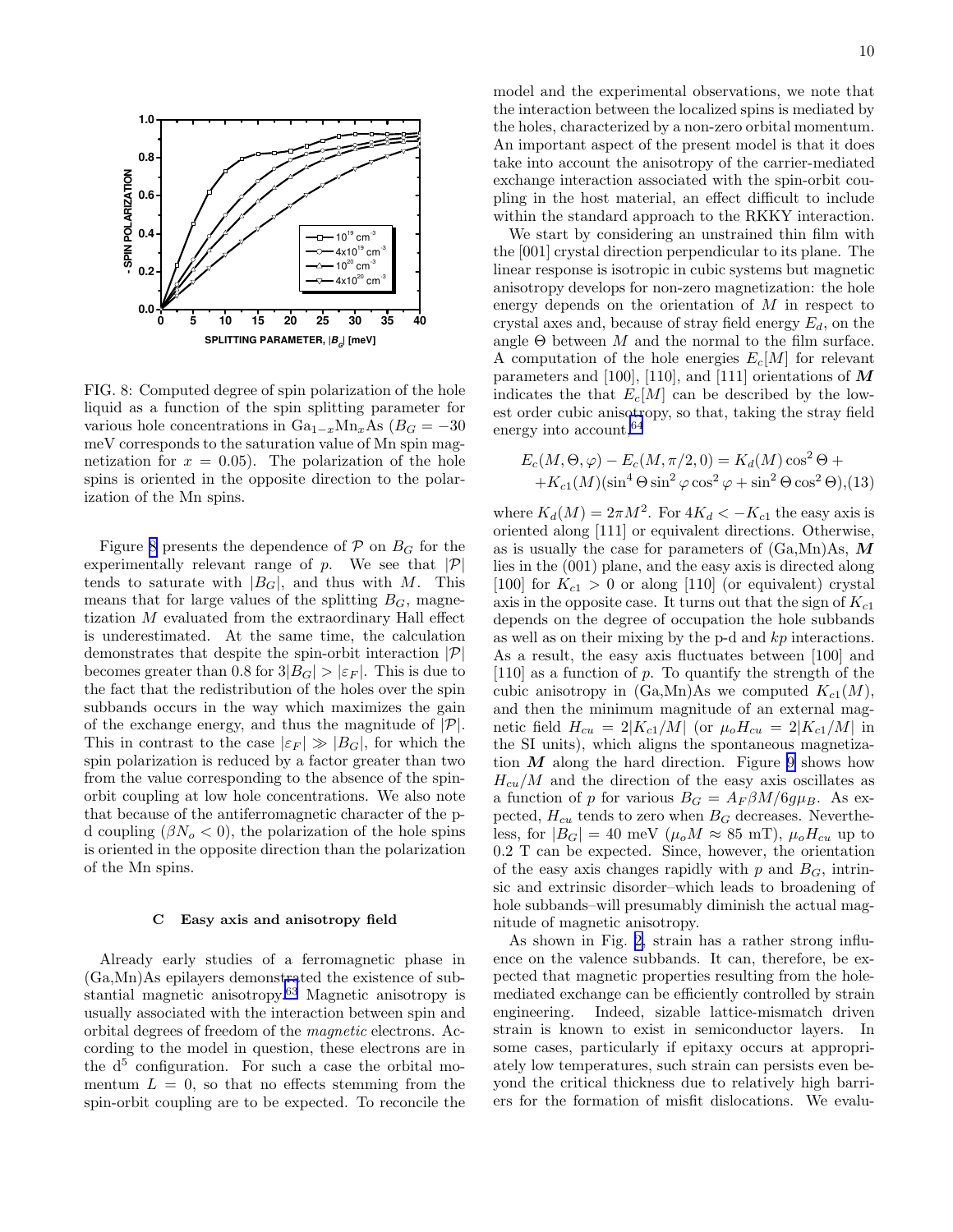<span id="page-10-0"></span>

FIG. 9: Computed minimum magnetic field  $H_{cu}$  (divided by  $M$ ) necessary to align magnetization  $M$  along the hard axis for cubic (unstrained)  $Ga_{1-x}Mn_xAs$  film. As a function of the hole concentration and the spin-splitting parameter  $B_G$ , the easy and hard axes fluctuate alternatively between [110] and [100] (or equivalent) directions in the plane of the film. The symbol  $[110] \rightarrow [100]$  means that the easy axis is along [110], so that  $H_{cu}$  is applied along [100]  $(B_G = -30 \text{ meV}$  corresponds to the saturation value of M for  $Ga<sub>0.95</sub>Mn<sub>0.05</sub>As$ .

ate the magnitude of resulting effects by using the Bir-Pikus hamiltonian,[39](#page-22-0) adopted for biaxial strain, as shown in Appendix A. Three parameters control strain phenomena in the valence band: the deformation potential b, taken as  $b = -1.7$  eV,<sup>[65](#page-23-0)</sup> the ratio of elastic moduli  $c_{12}/c_{11} = 0.453$ , <sup>[65](#page-23-0)</sup> and the difference between the lattice parameters of the substrate and the layer,  $\Delta a$ . The latter is related to relevant components of the strain tensor according to,

$$
\epsilon_{xx} = \epsilon_{yy} = \Delta a/a; \tag{14}
$$

$$
\epsilon_{zz} = -2\epsilon_{xx}c_{12}/c_{11}.\tag{15}
$$

We have found that biaxial strain has a rather small influence on  $T<sub>C</sub>$ . In the experimentally relevant range of hole concentrations  $5 \times 10^{20} > p > 10^{20}$  cm<sup>-3</sup>, both tensile and compressive strain diminish  $T<sub>C</sub>$ . The relative effect attains a maximum at  $p \approx 2 \times 10^{20} \text{ cm}^{-3}$ , where  $[T_C(\epsilon_{xx}) - T_C(0)]/T_C(0) \approx -2.4\%$  and  $-4.9\%$  for  $\epsilon_{xx}$  = 1% and −1%, respectively. However, such a strain leads to uniaxial anisotropy, whose magnitude can be much greater than that resulting from either cubic anisotropy or stray fields. The corresponding anisotropy field  $H_{un}$ assumes the form,

$$
H_{un} = |2[E_c([001]) - E_c([100])]/M + 4\pi M |[\text{emu}](16)
$$
  

$$
\mu_o H_{un} = |2[E_c([001]) - E_c([100])]/M + \mu_o M |[\text{SI}](17)
$$

where the last term describes the stray-field effect. According to results of computations presented in Fig. [10](#page-11-0), in the region of such low hole concentrations that minority spin subbands are depopulated, the easy axis takes the [001] direction for the compressive strain, while is in the (001) plane for the opposite strain. Such a behavior of magnetic anisotropy was recently noted within a 4x4 model of the valence band.<sup>[49](#page-23-0)</sup> However, for the experimentally relevant hole concentrations and values of  $B<sub>G</sub>$  (Figs. [10](#page-11-0) and [11\)](#page-11-0) the easy axis is oriented along [001] direction for the tensile strain, whereas resides in the (001) plane for the case of unstrained or compressively strained films. This important result, announced already in our previous work,<sup>[8](#page-22-0)</sup> is corroborated by the experimental study, $63$  in which either  $(Ga, In)As$  or GaAs substrate was employed to impose tensile or compressive strain, respectively. In particular, for the  $Ga_{0.0965}Mn_{0.035}As$  film on GaAs, for which  $\epsilon_{xx} = -0.2\%$ , the anisotropy field  $\mu_o H_{un} = 0.4 \pm 0.1$  T is observed, <sup>[63](#page-23-0)</sup> in quantitative agreement with the theoretical results of Fig. [11.](#page-11-0)

Finally, we mention that strong strain effects may suggest the importance of magnetostriction in the studied compounds. We have not explored this issue yet, and note that prior to its examination the question concerning the collective Jahn-Teller effect in heavily doped ptype zinc-blende semiconductors has to be addressed.

#### D Optical absorption and magnetic circular dichroism

In the case of II-VI diluted magnetic semiconductors, detail information on the exchange-induced spinsplitting of the bands, and thus on the coupling between the effective mass electrons and the localized spins has been obtained from magnetooptical studies.<sup>[26,](#page-22-0)[66](#page-23-0)</sup> Similar investigations<sup>[37,38](#page-22-0)[,67](#page-23-0),[68](#page-23-0)</sup> of  $(Ga, Mn)As$  led to a number of surprises. The most striking was the opposite order of the absorption edges corresponding to the two circular photon polarizations in (Ga,Mn)As comparing to II-VI materials. This behavior of circular magnetic dichroism (MCD) suggested the opposite order of the exchange-split spin subbands, and thus a different origin of the sp-d interaction in these two families of DMS. A new light on the issue was shed by studies of photoluminescence (PL) and its excitation spectra (PLE) in p-type (Cd,Mn)Te quantum wells.<sup>[3,](#page-22-0)[53,69](#page-23-0)</sup> It has been demonstrated that the reversal of the order of PLE edges corresponding to the two circular polarizations results from the Moss-Burstein effect, that is from the shifts of the absorption edges associated with the empty portion of the valence subbands in the p-type material. This model was subsequently applied to interpret qualitatively the magnetoabsorption data for metallic  $(Ga, Mn)As.<sup>37</sup>$  $(Ga, Mn)As.<sup>37</sup>$  $(Ga, Mn)As.<sup>37</sup>$  Surprisingly, however, the anomalous sign of the MCD was present also in nonmetallic (Ga,Mn)As, in which EPR signal from occupied Mn acceptors was seen.<sup>[36](#page-22-0)</sup> Another striking property of the MCD is a different temperature dependence of the normalized MCD at low and high photon energies in ferromagnetic (Ga,Mn)As.[38](#page-22-0) This observation was taken as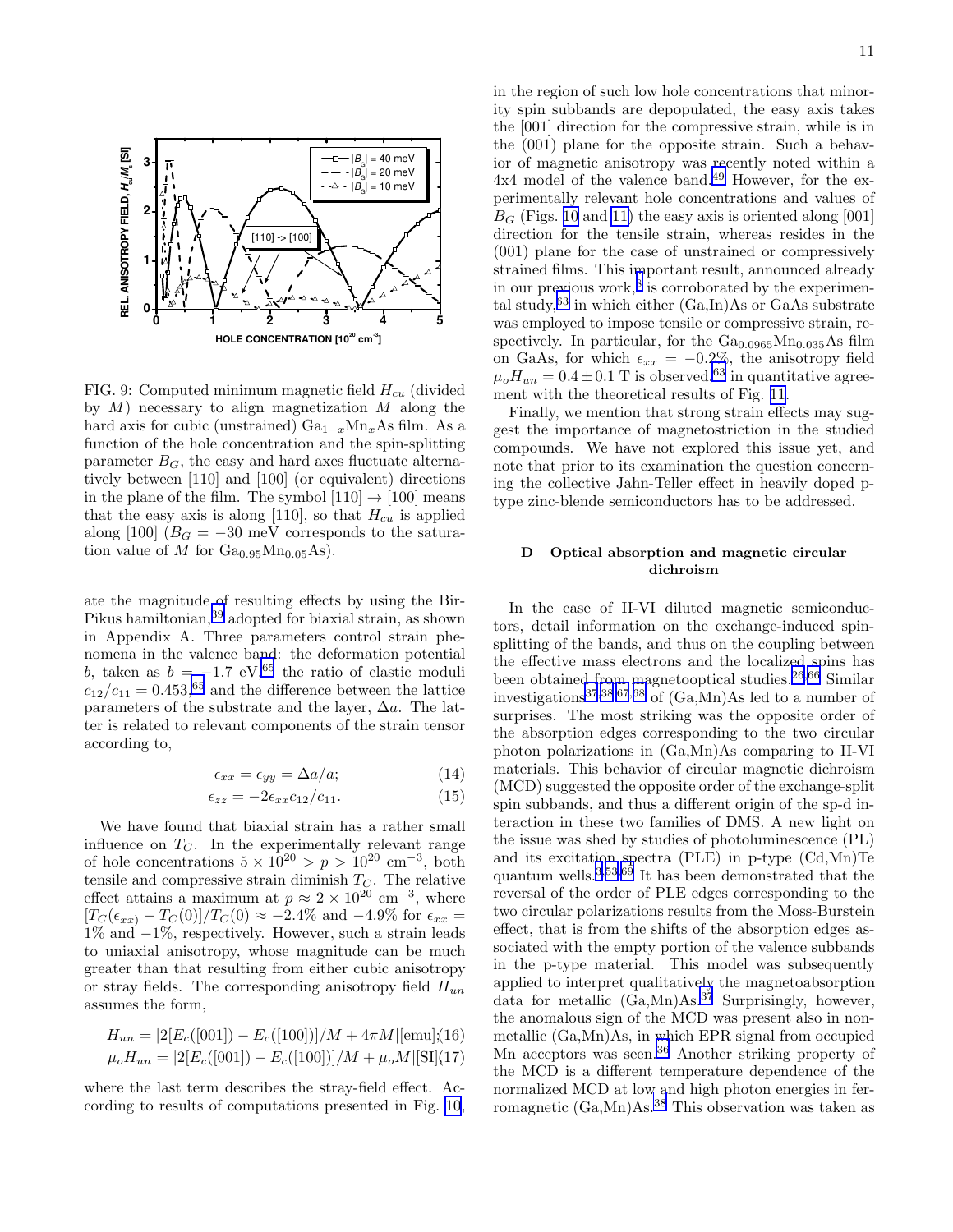<span id="page-11-0"></span>

FIG. 10: Computed minimum magnetic field  $H_{un}$  (divided by  $M$ ) necessary to align magnetization  $M$  along the hard axis for compressive (a) and tensile (b) biaxial strain in  $Ga_{1-x}Mn_xAs$  film for various values of the spin-splitting parameter  $B_G$ . The easy axis is along [001] direction and in the (001) plane at low and high hole concentrations for compressive strain, respectively (a). The opposite behavior is observed for tensile strain (b). The symbol  $[100] \rightarrow [001]$  means that the easy axis is along [100], so that  $H_{un}$  is applied along [001]  $(B_G = -30$  meV corresponds to the saturation value of  $M$  for  $Ga<sub>0.95</sub>Mn<sub>0.05</sub>As$ .



FIG. 11: Computed minimum magnetic field  $H_{un}$  necessary to align the saturation value of magnetization  $M_s$ along the hard axis as a function of biaxial strain component  $\epsilon_{xx}$  for two values of the hole concentrations in  $Ga_{0.95}Mn_{0.05}As.$  The symbol  $[100] \rightarrow [001]$  means that the easy axis is along [100], so that  $H_{un}$  is applied along [001].

an evidence for the presence of two spectrally distinct contributions to optical absorption.[38](#page-22-0)

We begin by noting that according to our two-fluid model, the co-existence of strongly and weakly localized holes is actually expected on the both sides of the MIT. Since the Moss-Burstein effect operates for interband optical transitions involving weakly localized states, it leads to the sign reversal of the MCD, also on the insulating side of the MIT. Conversely, the existence of the MCD sign reversal can be taken as an experimental evidence for the presence of the Fermi liquid–like states on the insulating side of the MIT.

In order to shed some light on those issues we calculate absorption and MCD spectra in a model that takes the complex structure of the valence band into account. The band-gap  $E_q$  is expected to depend on both Mn and hole concentration due to the alloy and band narrowing effects. To take this dependence into account as well as to include disorder-induced band tail effects<sup>[70](#page-23-0)</sup> we assume, guided by experimental results to be discussed below, that  $E_g = 1.2$  eV. Our computation of the absorption coefficient  $\alpha(\omega)$  are performed according to a scheme outlined in Appendix B, taking the electron effective mass  $m_e^* = 0.07m_o$ , the Kane momentum matrix element  $P = 9.9 \times 10^{-8}$  eVcm, and the refractive index  $n_r = 3.5$ . As shown in Fig. [12](#page-12-0), contributions to  $\alpha$ originating from particular valence bands are clearly visible. Because of the Moss-Burstein shift, the onset and the form of  $\alpha(\omega)$  for particular transitions depend on the hole concentration. In particular,  $\alpha(\omega)$  corresponding to the light-hole band exhibits a step-like behavior which, in the case of the heavy hole band, is broadened by warp-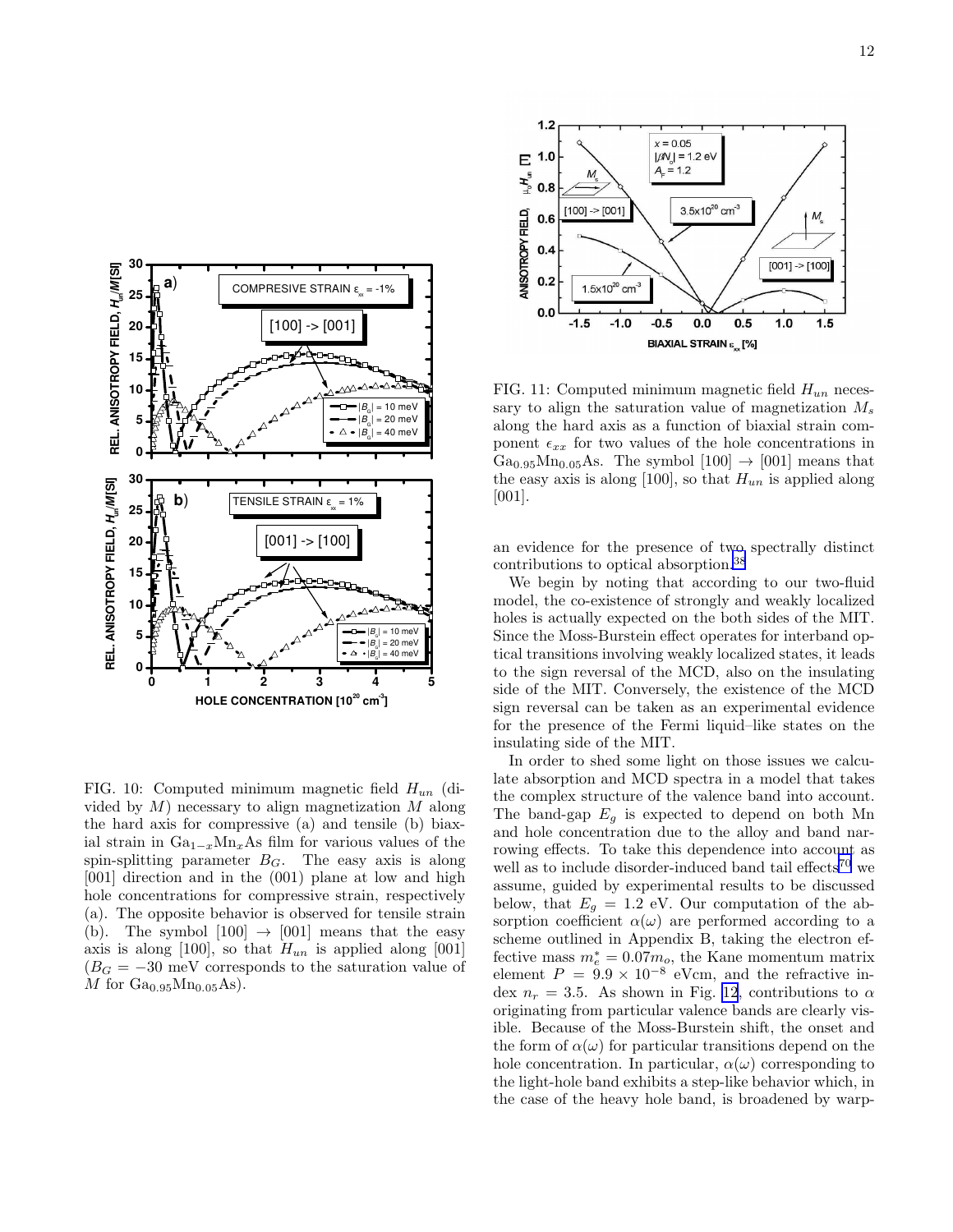<span id="page-12-0"></span>

FIG. 12: Absorption edge in p-GaAs computed for two values of the hole concentrations. Inset shows three kinds of possible photon-induced transitions corresponding to particular valence subbands. Absorption edges associated with electron transitions from particular subbands are labeled.

ing. While no quantitative data on  $\alpha(\omega)$  are available for (Ga,Mn)As, the computed magnitude and spectral dependence of  $\alpha(\omega)$  reproduce correctly experimental re-sults for p-GaAs.<sup>[71](#page-23-0)</sup>

The influence of the sp-d band splittings on the absorption edge is shown in Fig. 13. The computation are carried out for the Faraday configuration and with the value of the s-d exchange energy  $\alpha N_o = 0.2$  eV observed in II-VI semiconductors. The theoretical results confirm that the Moss-Burstein effect accounts for the sign reversal of the magnetic circular dichroism (MCD). The energy splitting of the absorption edge depends on  $\omega$  but its magnitude is similar to that observed experimentally.[37](#page-22-0) A detail comparison requires from one hand experimental information on the absolute values of  $\alpha(\omega)$  and, on the other, more careful consideration of band tailing effects. Furthermore, contributions from intra-valence-band and from intra-d-shell transitions are expected at low and high energy wings of the absorption edge, respectively. We predict that not only the former but also the latter are substantially enlarged in p-type materials. Indeed, the empty valence band states allow for admixtures of p-like states to the localized d orbitals.

The magnetization-induced splitting of the bands is seen to lead to a large energy difference between the positions of the absorption edges corresponding to the two opposite circular polarizations. This may cause an unusual dependence of the low-energy onset of MCD on magnetization, and thus on temperature. In particular, a standard assumption about the proportionality of MCD and magnetization becomes invalid. To find out whether the latter is responsible for the anomalous temperature dependence of MCD at low photon energies,  $38$  we com-



FIG. 13: Absorption edge for two circular polarizations in p-(Ga,Mn)As computed for spin-splitting parameter  $B_G = -10$  meV and hole concentration  $3.5 \times 10^{20}$  cm<sup>-3</sup>. Inset shows how the Fermi see of the holes reverses relative positions of the edges corresponding to  $\sigma^+$  and  $\sigma^$ polarizations. In general, electron transitions from six valence subbands contribute to optical absorption.

pute the differential transmission coefficient that was ex-amined experimentally<sup>[38](#page-22-0)</sup>

$$
\Delta = (T^{+} - T^{-})/(T^{+} + T^{-}).
$$
\n(18)

Here  $T^+$  and  $T^-$  are the transmission coefficients for right and left circularly polarized light. To take the effect of interference into account,[38](#page-22-0) these coefficients are calculated for the actual layout of the samples, which consisted of a transparent (Ga,Al)As etching stop layer and the absorbing (Ga,Mn)As film, each 200 nm thick. The same value of the refractive index  $n_r = 3.5$  are adopted for both compounds.

Figure [14](#page-13-0) shows the ratio  $\Delta(\omega)/\Delta(1.78 \text{ eV})$  computed for  $p = 3.5 \times 10^{20}$  cm<sup>-3</sup> and various  $B_G \sim M$ . In the range of high photon energies,  $\omega > 1.6$  eV, the results collapse into one curve for all values of  $B<sub>G</sub>$ . This means that  $\Delta(\omega) = M(T) f(\omega)$  in this range, where  $f(\omega) \sim T^{-1} \partial T / \partial \omega$ . However, in the region of the absorption edge, the dependence of  $\Delta$  on  $B_G$  is by no means linear, so that the normalized values  $\Delta(\omega)/\Delta(1.78 \text{ eV})$ do not follow any single curve. As seen  $\Delta(\omega)/\Delta(1.78)$ eV) peaks at the greatest value the smallest  $B<sub>G</sub>$ . This is the behavior found experimentally.[38](#page-22-0) We conclude that the two observed distinct spectroscopic regions<sup>[38](#page-22-0)</sup> correspond to standard band to band transitions, for which the proportionality of  $\Delta$  to  $B_G$  holds, and to the onset of the absorption edge that is shifted and make more steep by the Moss-Burstein effect. Actually, the peak values of  $\Delta(\omega)/\Delta(1.78 \text{ eV})$  determined numerically for the low energy region are even greater than that observed in  $(Ga, Mn)\overline{A}s$ ,  $38$  presumably because of scattering broadening of the absorption edge, neglected in our model.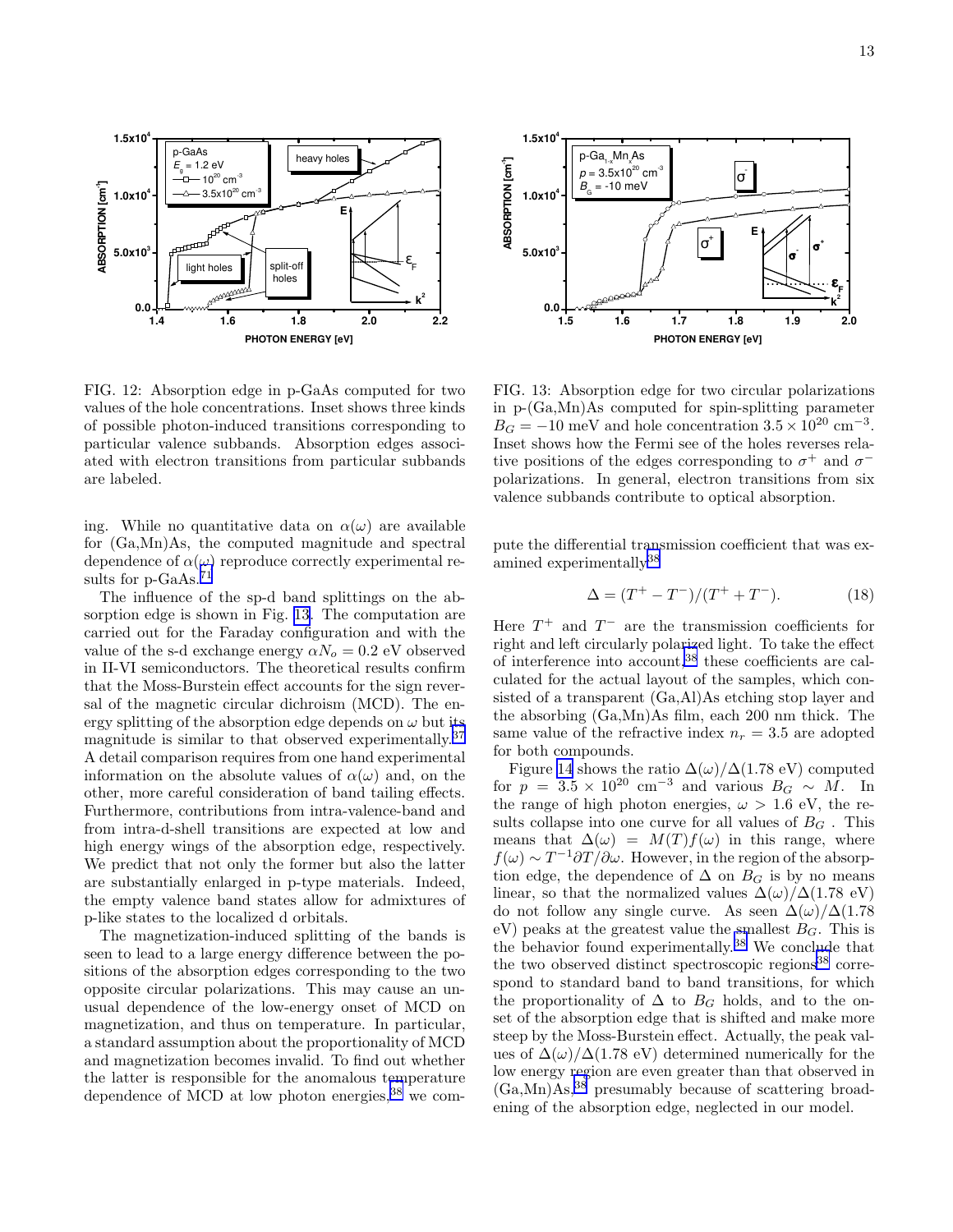<span id="page-13-0"></span>

FIG. 14: Spectral dependence of magnetic circular dichroism in p-(Ga,Mn)As computed for hole concentration  $3.5\times10^{20}$  cm<sup>-3</sup> and various spin-splitting parameters  $B_G$ . The magnitudes of MCD at given  $B_G$  are normalized by its value at 1.78 eV.

#### V. CHEMICAL TRENDS

#### A Material parameters

The ability of the present model to describe successfully various aspects of the ferromagnetism in  $(Ga, Mn)As$ as well as in  $(Zn, Mn)Te^{4,8,44}$  $(Zn, Mn)Te^{4,8,44}$  $(Zn, Mn)Te^{4,8,44}$  $(Zn, Mn)Te^{4,8,44}$  $(Zn, Mn)Te^{4,8,44}$  has encouraged us to extend the theory towards other p-type diluted magnetic semiconductors. In this Section, we present material parameters that have been adopted for the computations presented elsewhere.[8](#page-22-0) We supplement also the pre-vious results<sup>[8](#page-22-0)</sup> by the data for  $(In, Mn)N$ ,  $(Cd, Mn)S$ , and (Cd,Mn)Se. For concretness, we will assume that 5% of the cation sites are occupied by the Mn ions in the 2+ charge state, and that the corresponding localized spins  $S = 5/2$  are coupled by the indirect exchange interaction mediated by  $3.5 \times 10^{20}$  holes per cm<sup>3</sup>. The enhancement effect of the exchange interaction among the holes in described by the Fermi liquid parameter  $A_F = 1.2$ . As explained in Sec. [II B,](#page-1-0) no influence of the antiferromagnetic superexchange is taken into account in the case of the group III-V and IV semiconductors, in which the Mn supplies both localized spins and holes. By contrast, it is assumed that in the case of II-VI semiconductors  $x_{eff} = 0.0297$  for  $x = 0.05$  and  $T_{AF} = 1$  K, except for  $(Zn,Mn)$ Te, where  $T_{AF} = 2.9 \text{ K},^{42,43}$  $T_{AF} = 2.9 \text{ K},^{42,43}$  $T_{AF} = 2.9 \text{ K},^{42,43}$  and  $(\text{Cd},\text{Mn})$ Te, for which  $T_{AF} = 1.5~\mathrm{K}.^{72}$  $T_{AF} = 1.5~\mathrm{K}.^{72}$  $T_{AF} = 1.5~\mathrm{K}.^{72}$ 

The values of the parameters that are used to determined chemical trends are summarized in Tables [I](#page-21-0) and [II](#page-21-0) for cubic and wurzite semiconductors, respectively. If no experimentally determined values are available, the effective mass parameters are determined by fitting the appropriate kp model to results of band structure computations. No lattice polaron corrections are taken into con-



FIG. 15: Energy of p-d exchange interaction for various materials containing 5% of Mn as a function of lattice parameter. The values shown by solid squares were determined from excitonic splittings in the magnetic field,  $22,43,72,80$  $22,43,72,80$  $22,43,72,80$  $22,43,72,80$  $22,43,72,80$  while the empty symbols denote values evaluated from photoemission data.[24](#page-22-0)[,77](#page-23-0) Solid and dashed lines represent formulae adopted for the determination of the exchange energy for other materials, as shown in Tables [I](#page-21-0) and [II.](#page-21-0)

sideration. Since we are interested in a relatively small concentration of magnetic ions,  $x = 0.05$ , the effect of the Mn incorporation upon the lattice and band structure parameters is disregarded.

In the case of ZnSe, the recently determined<sup>[73,74](#page-23-0)</sup> values of the Luttinger parameters  $\gamma_i$  lead to a negative hole mass for the [110] crystallographic direction, an effect not supported by the existing theoretical studies of the valence band structure in this material.[75,79](#page-23-0) Accord-ingly, an older set<sup>[76](#page-23-0)</sup> of  $\gamma_i$  had been taken for the previous calculation.<sup>[8](#page-22-0)</sup> The present values of  $\gamma_i$  are within experi-mental uncertainties of the current determinations<sup>[73](#page-23-0)</sup> and, at the same time, lead to a good description of the computed band structure of the valence band in ZnSe.[75](#page-23-0)

In addition to the spin density of states at the Fermi level, the Curie temperature is proportional to the square of the p-d exchange integral  $\beta$ . Figure 15 presents the magnitudes of the exchange energy  $\beta N_o$  as determined by photoemission and magnetooptical studies for various DMS containing about 5% on Mn. The values of  $|\beta N_o|$ are seen to increase when the lattice parameter decreases. This trend stems<sup>[77](#page-23-0)</sup> from the corresponding changes in the charge transfer and correlation energies as well as from a dependence of the p-d hybridization energy on the bond length  $b$ <sup>[77](#page-23-0)</sup> It should, however, be recalled that  $b$ , in contrast to the average value of the lattice constant, does not obey the Vegard low in alloys but rather conserves the value corresponding to the end compounds.<sup>[13](#page-22-0)</sup>

Thus, in order to obtain the values of  $\beta N_o$  for materials, for which no direct determination is available,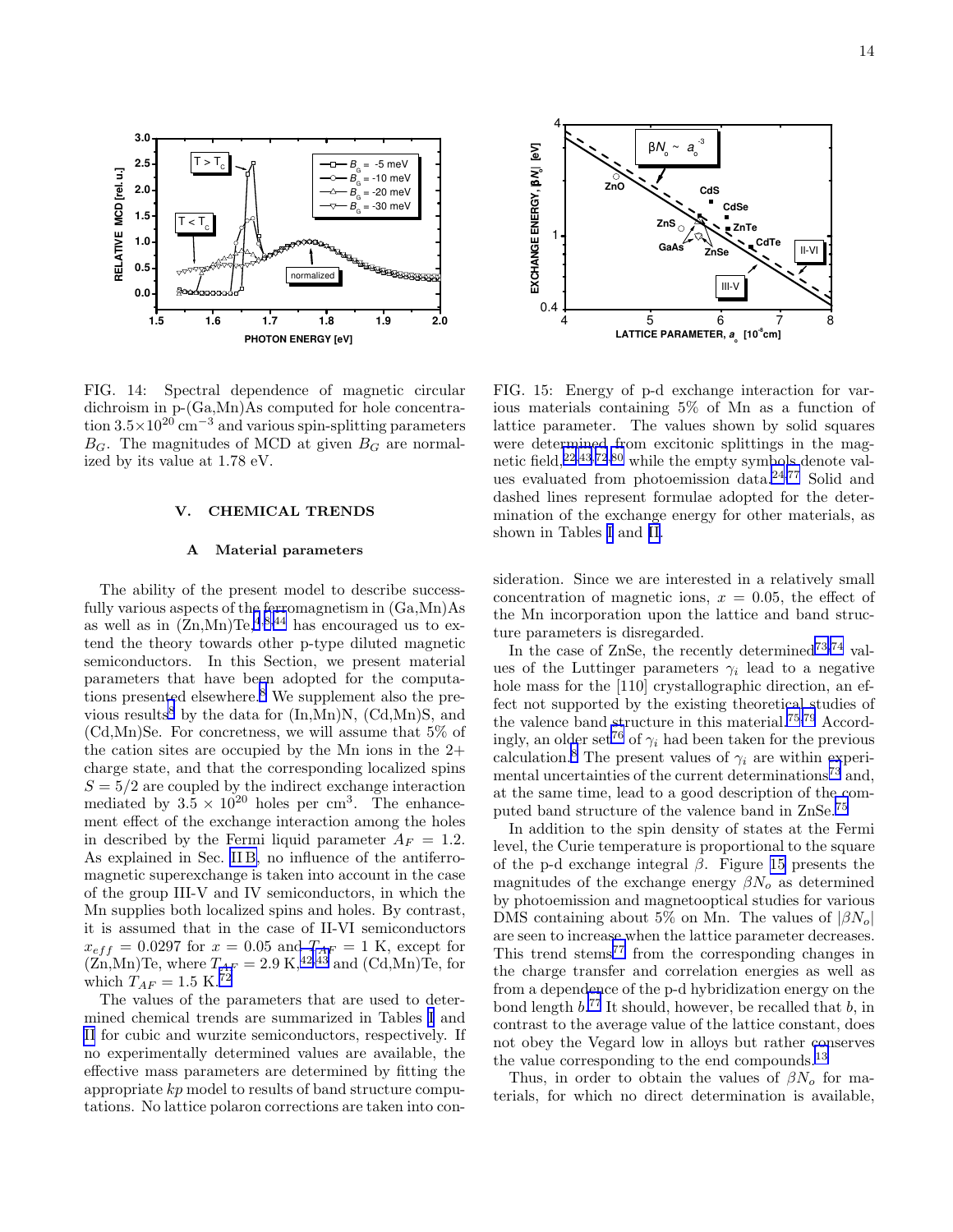<span id="page-14-0"></span>guided by the results presented in Fig. [15](#page-13-0), we assume  $\beta N_o \sim a_o^{-3}$ , *i. e.*,  $\beta$  = const. More explicitly, for group III-V and IV semiconductors we take

$$
\beta_{III-V} = \beta \text{(GaMnAs)}.
$$
 (19)

Similarly, for the II-VI materials

$$
\beta_{II-VI} = \beta(\text{ZnMnSe}),\tag{20}
$$

where the p-d energy  $\beta N_o(\text{GaMnAs}) = -1.2 \text{ eV}^{24}$  $\beta N_o(\text{GaMnAs}) = -1.2 \text{ eV}^{24}$  $\beta N_o(\text{GaMnAs}) = -1.2 \text{ eV}^{24}$  and  $\beta N_o(\text{ZnMnSe}) = -1.3 \text{ eV}^{80}$  $\beta N_o(\text{ZnMnSe}) = -1.3 \text{ eV}^{80}$  $\beta N_o(\text{ZnMnSe}) = -1.3 \text{ eV}^{80}$ 

#### B Curie temperatures

Figure 16 presents the calculated values of the Curie temperature  $T_C$  for III-V and II-VI semiconductors containing  $5\%$  of Mn and  $3.5 \times 10^{20}$  holes per cm<sup>3</sup>. The data for Si and Ge are also included. The most remarkable result is a strong increase of  $T_C$  for materials consisting of lighter elements. Actually,  $T_C$  exceeding room temperature is expected for GaN, InN, and ZnO for the assumed values of the Mn and hole concentrations. It has been checked for GaN that the value of  $T_C$  for the zinc-blend modification of this material is by 6% greater than that for wurzite case.

By comparing results of numerical calculations with the general Eq. [\(7\)](#page-4-0) for  $T_C$  three interrelated mechanisms accounting for the chemical trends visible in Fig. 16 can be identified. First, the reduction of the spin density-ofstates, and thus  $T_C$  by the spin-orbit interaction ceases to operate in materials with light anions. Second, the effective mass, and thus the density-of-states tend to increase for materials with stronger bonds. Finally, the smaller lattice constant at given  $x$  corresponds to the greater value of  $N_o x$ , density of the magnetic ions. It should be noted at this point that  $T_C$  is proportional to  $\beta^2$ , assumed here to be material independent. This assumption corresponds, however, to a strong increase of  $|\beta N_o|$  with decreasing lattice constant, as shown in Fig. [15](#page-13-0).

It can be expected that the chemical trends established here are not altered by the uncertainties in the values of the relevant parameters. Our evaluations of the strength of the ferromagnetic interactions mediated by the holes is qualitatively valid for Mn, as well as for other magnetic ions, provided that two conditions are met. First, the magnetic electrons stay localized and do not contribute directly to the Fermi sphere. Secondly, the holes are delocalized and, in particular, do not form small magnetic polarons, such as Zhang-Rice singlets.[21](#page-22-0)

#### VI. SUMMARY AND OUTLOOK

In this paper, theory of ferromagnetism in p-type zincblende and wurzite semiconductors containing a sizable concentration of magnetic ions has been proposed. In has



FIG. 16: Curie temperatures evaluated for various III-V (a) as well group IV and II-VI semiconducting compounds (b) containing  $5\%$  of Mn in 2+ charge state and  $3.5 \times 10^{20}$  holes per cm<sup>3</sup>. Material parameters adopted for the calculation are displayed in Tables [I](#page-21-0) and [II.](#page-21-0)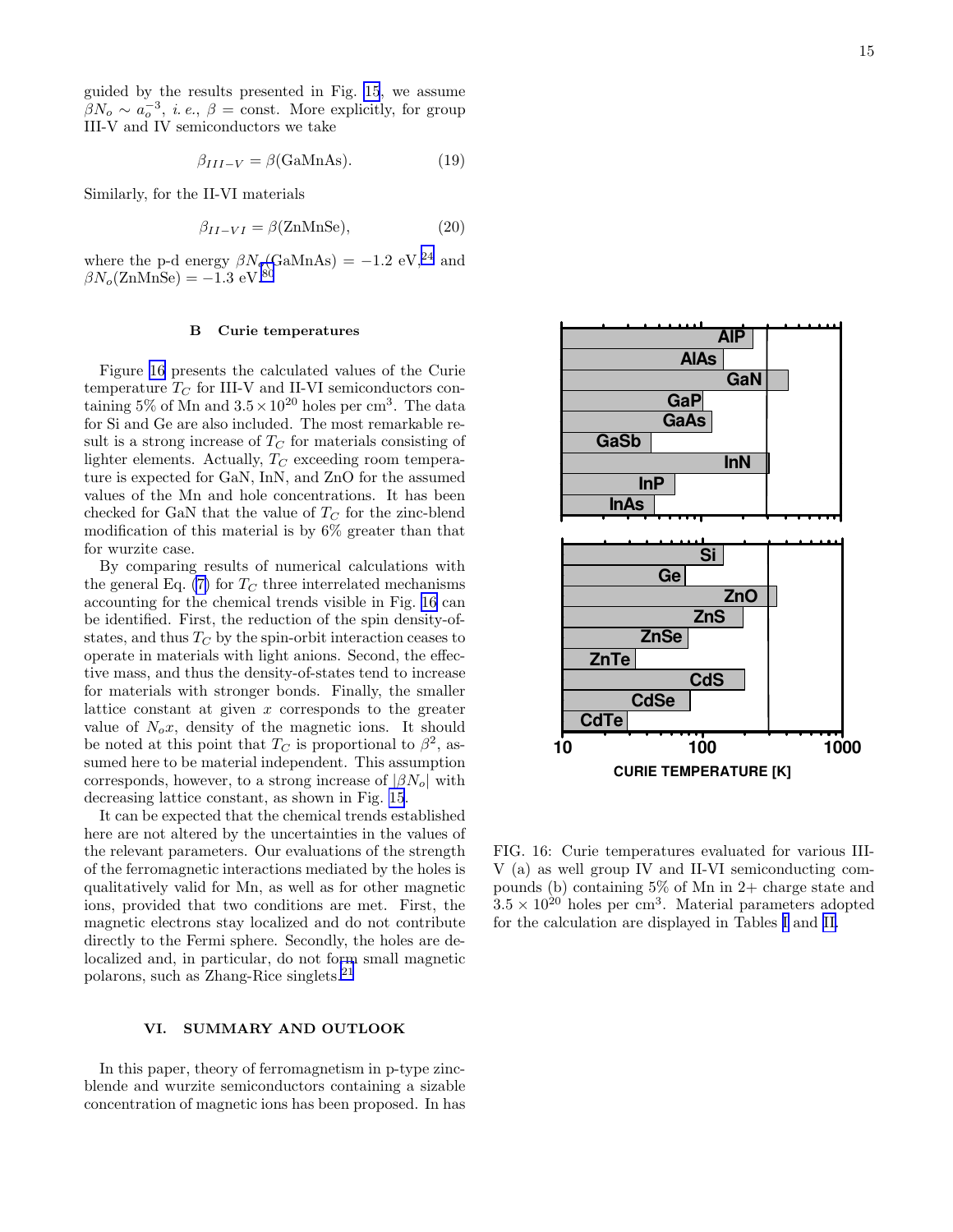been argued that over the relevant range of the hole densities the ferromagnetic coupling between the localized spins is primarily mediated by delocalized or weakly localized holes residing in p-like valence band. Accordingly, particular attention has been paid to incorporate into the Zener model effects of kp and spin-orbit interactions as well as of biaxial strain. It has been demonstrated that theory describes qualitatively, and often quantitatively, a body of experimental results accumulated over the recent years for (Ga,Mn)As. In particular, Curie temperature, saturation value of magnetization, hole spin magnetization and polarization, magnetic anisotropies and magnetoelastic effects, optical absorption and magnetic circular dichroism have been interpreted.

Giant negative magnetoresistance, sharp field-induced insulator-to-metal transition, $81$  and a sizable increase of high frequency conductivity with the magnetic field  $82$ were observed in p-(Hg,Mn)Te. Those findings were attributed to the growing participation of the light holes in transport when the p-d exchange splitting increases.  $81,82$ This implies a shift of the Drude weight from high to low frequencies as a function of the valence-band split-ting. Such effects, in both d.c.<sup>[14,](#page-22-0)[78](#page-23-0)</sup> and a.c.<sup>[83,84](#page-23-0)</sup> conductivity have more recently been detected in (Ga,Mn)As, and can qualitatively be interpreted in the same way. This provides an additional support for our conclusion about the similarity of the mechanisms accounting for the hole-mediated exchange interaction in II-VI and III-V magnetic semiconductors. However, our work identifies also an aspect of ferromagnetism, which points to a difference between those two families of magnetic semiconductors. In the case of II-VI compounds, a short-range antiferromagnetic superexchage lowers the magnitude of  $T<sub>C</sub>$ . This lowering appears to be much less efficient in III-V semiconductors, where the Mn ions act as acceptors, compensated partly by donor defects. Thus, the localized holes reside preferentially on the Mn pairs, so that the hole-mediated ferromagnetic coupling (a variant of Zener's double exchange) can overcompensate the antiferromagnetic superexchange.

The model put forward here has also been used to explore the expected chemical trends. It has been found that particularly large value of the Curie temperature are

expected for materials built up from light elements. Important issues of solubility limits and self-compensation need, however, to be addressed experimentally. In particular, the pinning of the Fermi energy by AX-type centers or other defects can preclude the increase of the hole concentration in many systems. High pressure research can shed some light on this issue. Since, in general, III-V compounds can easier be doped by impurities that are electrically active, whereas a large quantity of transition metals can be incorporated into II-VI materials, a suggestion has been put forward to grow magnetic III-V/II-VI short period superlattices.<sup>[85](#page-23-0)</sup> Further numerical and experimental studies of magnetic semiconductors as well as of heavily p-doped non-magnetic systems are expected to improve our understanding of the hole-mediated ferromagnetism in zinc-blende and wurzite compounds. This, together with exploration of novel quantum structures as well as of co-doping and co-alloying, may lead to fabrication of functional systems.

On the theoretical side, further work is necessary to evaluate quantitative corrections to the mean field theory brought about by thermodynamic fluctuations of magnetization. Effects of disorder associated with both random distribution of magnetic ions and fluctuations of carrier density near the metal-insulator transition are other open issues. In particular, unknown is the nature of evolution of static and dynamic magnetic phenomena on approaching the strongly localized regime. The above list of interesting problems is by no means exhausting. With no doubt we will soon witness many unforeseen developments in the field of carrier-mediated ferromagnetism in semiconductors.

#### ACKNOWLEDGMENTS

The work at Tohoku University was supported by the Japan Society for the Promotion of Science and by the Ministry of Education, Japan; the work in Poland by State Committee for Scientific Research, Grant No. 2- P03B-02417, and by Foundation for Polish Science.

#### APPENDIX A: EFFECTIVE-MASS HAMILTONIANS

The purpose of this Appendix is to provide the explicit form of the effective mass hamiltonian that, in addition to the standard kp and strain terms,<sup>[39](#page-22-0)</sup> contains a contribution of the p-d exchange interaction in the molecular field approximation. The latter constitutes a generalization of the previous approaches $40,66$  $40,66$  by allowing for the arbitrary orientation of the magnetization M with respect to the crystal axes.

Zinc-blende semiconductors are considered first. We take explicitly into account four  $\Gamma_8$  and two  $\Gamma_7$  valence subbands, for which we chose the basis functions in the form:

$$
u_1 = \frac{1}{\sqrt{2}}(X + iY) \uparrow,
$$
\n(A1)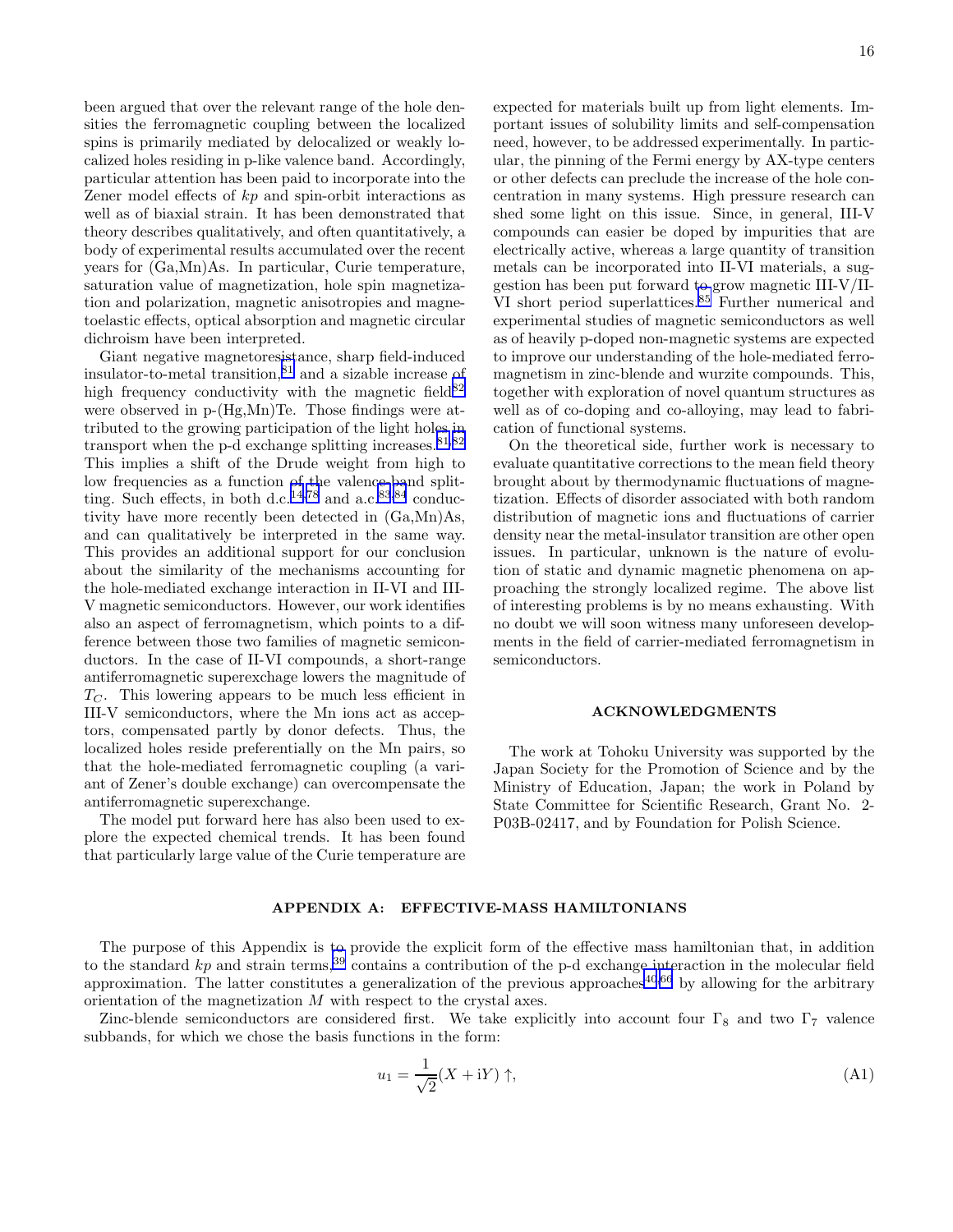17

$$
u_2 = i \frac{1}{\sqrt{6}} [(X + iY) \downarrow -2Z \uparrow], \tag{A2}
$$

$$
u_3 = \frac{1}{\sqrt{6}}[(X - iY) \uparrow + 2Z \downarrow],\tag{A3}
$$

$$
u_4 = \mathbf{i}\frac{1}{\sqrt{2}}(X - \mathbf{i}Y)\downarrow,\tag{A4}
$$

$$
u_5 = \frac{1}{\sqrt{3}}[(X + iY) \downarrow + Z \uparrow],\tag{A5}
$$

$$
u_6 = \mathbf{i}\frac{1}{\sqrt{3}}[-(X - \mathbf{i}Y)\uparrow + Z\downarrow],\tag{A6}
$$

where  $X, Y$ , and  $Z$  denote Kohn-Luttinger amplitudes, which for the symmetry operations of the crystal point group transform as  $p_x, p_y$ , and  $p_z$  wave functions of the hydrogen atom.

In the above basis the corresponding Luttinger-Kohn matrices assume the form:

# 1 kp matrix

$$
H_{kp} = -\frac{\hbar^2}{2m_o} \begin{bmatrix} P+Q & L & M & 0 & iL/\sqrt{2} & -i\sqrt{2}M \\ L^* & P-Q & 0 & M & -i\sqrt{2}Q & i\sqrt{3}/2L \\ M^* & 0 & P-Q & -L & -i\sqrt{3}/2L^* & -i\sqrt{2}Q \\ 0 & M^* & -L^* & P+Q & -iM^* & -iL^*/\sqrt{2} \\ -iL^*/\sqrt{2} & i\sqrt{2}Q & i\sqrt{3}/2L & i\sqrt{2}M & P+\Delta & 0 \\ i\sqrt{2}M^* & -i\sqrt{3}/2L^* & i\sqrt{2}Q & iL/\sqrt{2} & 0 & P+\Delta \end{bmatrix} .
$$
(A7)

Here,

$$
P = \gamma_1 k^2,\tag{A8}
$$

$$
Q = \gamma_2 (k_x^2 + k_y^2 - 2k_z^2), \tag{A9}
$$

$$
L = -i2\sqrt{3}\gamma_3(k_x - ik_y)k_z,\tag{A10}
$$

$$
M = \sqrt{3}[\gamma_2(k_x^2 - k_y^2) - i2\gamma_3 k_x k_y],
$$
\n(A11)

 $\Delta = 2m_o\Delta_o/\hbar^2$ .  $(A12)$ 

# 2 p-d exchange matrix

$$
H_{pd} = B_G \begin{bmatrix} 3b_xw_z & i\sqrt{3}b_xw_- & 0 & 0 & \sqrt{6}b_xw_- & 0 \\ -i\sqrt{3}b_xw_+ & (2b_z - b_x)w_z & 2ib_zw_- & 0 & i\sqrt{2}(b_x + b_z)w_z & -\sqrt{2}b_zw_- \\ 0 & -2ib_zw_+ & -(2b_z - b_x)w_z & i\sqrt{3}b_xw_- & \sqrt{2}b_zw_+ & -i\sqrt{2}(b_x + b_z)w_z \\ 0 & 0 & -i\sqrt{3}b_xw_+ & -3b_xw_z & 0 & -\sqrt{6}b_xw_+ \\ \sqrt{6}b_xw_+ & -i\sqrt{2}(b_x + b_z)w_z & \sqrt{2}b_zw_- & 0 & -(2b_x - b_z)w_z & ib_zw_- \\ 0 & -\sqrt{2}b_zw_+ & i\sqrt{2}(b_x + b_z)w_z & -\sqrt{6}b_xw_- & -ib_zw_+ & (2b_x - b_z)w_z \end{bmatrix} .
$$
(A13)

Here,

$$
B_G = \beta M / 6g\mu_B,\tag{A14}
$$

$$
w_z = M_z/M,\tag{A15}
$$

$$
w_{\pm} = (M_x \pm iM_y)/M,\tag{A16}
$$

$$
b_z = \beta_z/\beta,\tag{A17}
$$

$$
b_x = \beta_x / \beta,\tag{A18}
$$

where in cubic materials  $b_z = b_x = 1$ .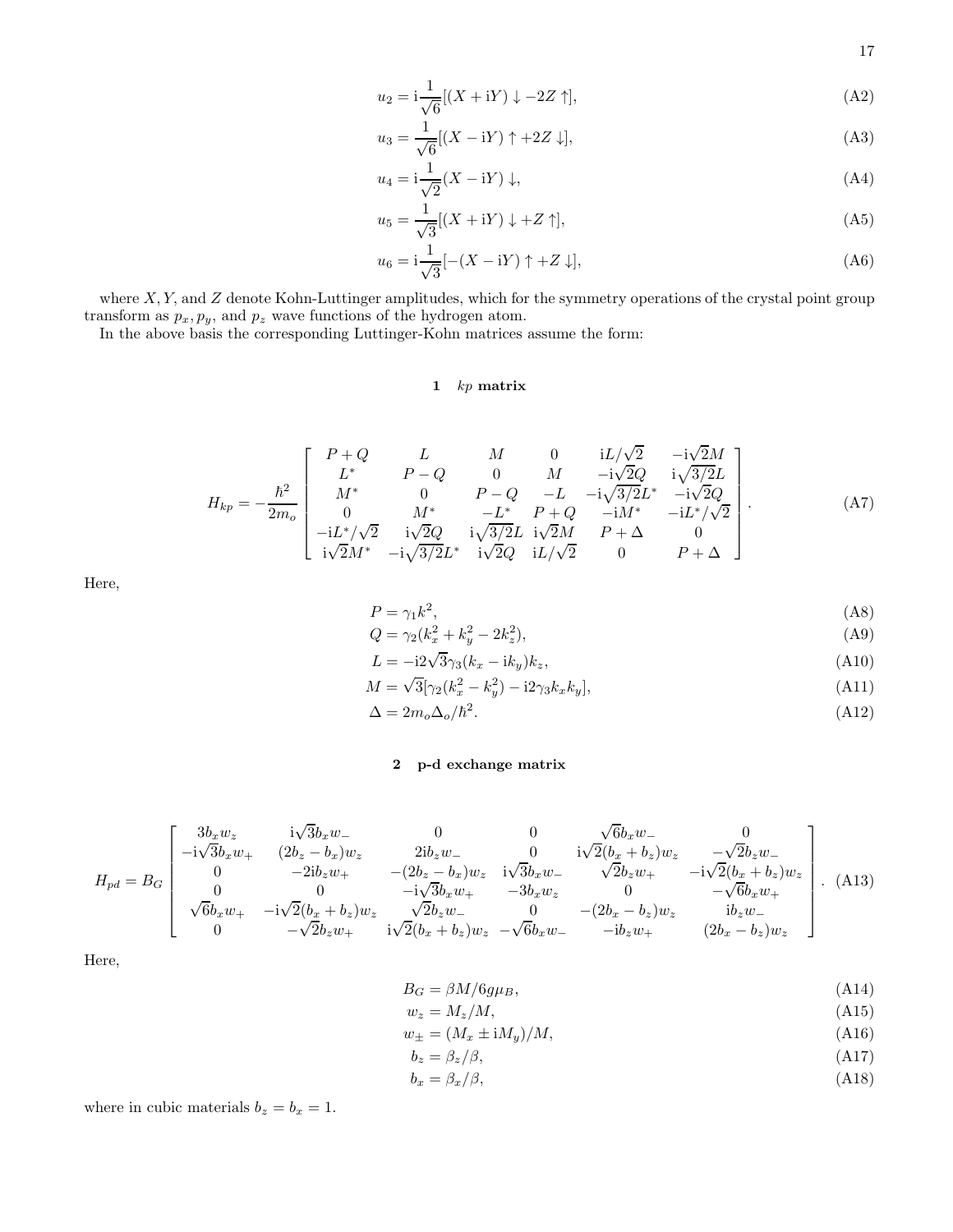## 3 Biaxial strain matrix

$$
H_{bs} = b \begin{bmatrix} -Q_{\epsilon} & 0 & R_{\epsilon} & 0 & 0 & -i\sqrt{2}R_{\epsilon} \\ 0 & Q_{\epsilon} & 0 & R_{\epsilon} & i\sqrt{2}Q_{\epsilon} & 0 \\ R_{\epsilon} & 0 & Q_{\epsilon} & 0 & 0 & i\sqrt{2}Q_{\epsilon} \\ 0 & R_{\epsilon} & 0 & -Q_{\epsilon} & -i\sqrt{2}R_{\epsilon} & 0 \\ 0 & -i\sqrt{2}Q_{\epsilon} & 0 & i\sqrt{2}R_{\epsilon} & 0 & 0 \\ i\sqrt{2}R_{\epsilon} & 0 & -i\sqrt{2}Q_{\epsilon} & 0 & 0 & 0 \end{bmatrix} .
$$
 (A19)

Here, b is the deformation potential and

$$
Q_{\epsilon} = \epsilon_{zz} - (\epsilon_{xx} + \epsilon_{yy})/2, \tag{A20}
$$

$$
R_{\epsilon} = \sqrt{3}(\epsilon_{xx} - \epsilon_{yy})/2. \tag{A21}
$$

Since we are interested in the effect of the biaxial strain in the (001) plane, only the terms involving the diagonal components  $\epsilon_{ii}$  of the deformation tensor are included. For the same reason, we allow for the corresponding anisotropy of the exchange integrals  $\beta_x = \beta_y \neq \beta_z$ , though we expect that to a good accuracy  $\beta_x = \beta_z$  in real systems. The latter is assumed in the main body of the paper.

In the presence of the magnetic field  $B$  the Luttinger-Kohn  $kp$  matrix is a sum of the Zeeman and Landau parts,  $H_{kp} = H_Z + H_L$ , where  $H_L$  is written below for  $\boldsymbol{B} \parallel [001]$  and neglecting some terms proportional to  $\gamma_2 - \gamma_3$ .<sup>[86](#page-23-0)</sup>

$$
H_Z = -g_o \mu_B B \begin{bmatrix} 3\kappa w_z/2 & i\sqrt{3}\kappa w_-/2 & 0 & \dots \\ -i\sqrt{3}\kappa w_+/2 & \kappa w_z/2 & i\kappa w_- & \dots \\ 0 & -i\kappa w_+ & -\kappa w_z/2 & \dots \\ 0 & 0 & -i\sqrt{3}\kappa w_+/2 & \dots \\ -\sqrt{6}(\kappa+1)w_+/4 & i\sqrt{2}(\kappa+1)w_z/2 & -\sqrt{2}(\kappa+1)w_-/4 & \dots \\ 0 & \sqrt{2}(\kappa+1)w_+/4 & -i\sqrt{2}(\kappa+1)w_z/2 & \dots \end{bmatrix}
$$
  
\n
$$
\begin{bmatrix} \dots & 0 & -\sqrt{6}(\kappa+1)w_-/4 & 0 \\ \dots & 0 & -i\sqrt{2}(\kappa+1)w_-/4 & 0 \\ \dots & 0 & -i\sqrt{2}(\kappa+1)w_z/2 & \sqrt{2}(\kappa+1)w_z/2 \\ \dots & -3\kappa w_z/2 & 0 & \sqrt{6}(\kappa+1)w_+/4 \\ \dots & 0 & (\kappa+1/2)w_z & -i(\kappa+1/2)w_- \\ \dots & \sqrt{6}(\kappa+1)w_-/4 & i(\kappa+1/2)w_+ & -(\kappa+1/2)w_z \end{bmatrix},
$$
(A22)

where  $g_o$  is the Landé factor of the free electron, and

$$
w_z = B_z/B
$$
(A23)  

$$
w_{\pm} = B_x \pm iB_y.
$$
(A24)

For the Landau quantum number  $n > 0$ 

$$
H_{L} = -\frac{\hbar^{2}}{2m_{o}} \begin{bmatrix} h_{h} + s(\gamma_{1} + \gamma_{2})(2n - 1) & b\sqrt{n} & c\sqrt{n(n + 1)} & \cdots \\ -b\sqrt{n}h_{l} + s(\gamma_{1} - \gamma_{2})(2n + 1) & 0 & c\sqrt{(n + 1)(n + 2)} & \cdots \\ c\sqrt{n(n + 1)} & 0 & h_{l} + s(\gamma_{1} - \gamma_{2})(2n + 3) & \cdots \\ 0 & c\sqrt{(n + 1)(n + 2)} & b\sqrt{n + 2} & \cdots \\ i\alpha\sqrt{2(n + 1)n} & i\alpha\sqrt{3(n + 1)/2} & i\alpha\sqrt{3(n + 1)/2} & \cdots \\ \cdots & -i\alpha - i\sqrt{2}s\gamma_{2}(2n + 1) & i\alpha\sqrt{3(n + 1)/2} & -i\alpha\sqrt{2n(n + 1)} \\ \cdots & -i\alpha - i\sqrt{2}s\gamma_{2}(2n + 1) & i\alpha\sqrt{3(n + 1)/2} & -i\alpha\sqrt{2n(n + 1)} \\ \cdots & -b\sqrt{(n + 2)} & i\alpha\sqrt{3(n + 1)/2} & -i\alpha - i\sqrt{2}\gamma_{2}s(2n + 3) \\ \cdots & h_{h} + (\gamma_{1} + \gamma_{2})s(2n + 5) & -i\alpha\sqrt{2(n + 1)(n + 2)} & i\alpha\sqrt{(n + 2)/2} \\ \cdots & i\alpha\sqrt{2(n + 2)(n + 1)} & h_{s} + \gamma_{1}s(2n + 1) & 0 \\ \cdots & i\alpha\sqrt{(n + 2)/2} & 0 & h_{s} + \gamma_{1}s(2n + 3) \end{bmatrix} .
$$
 (A25)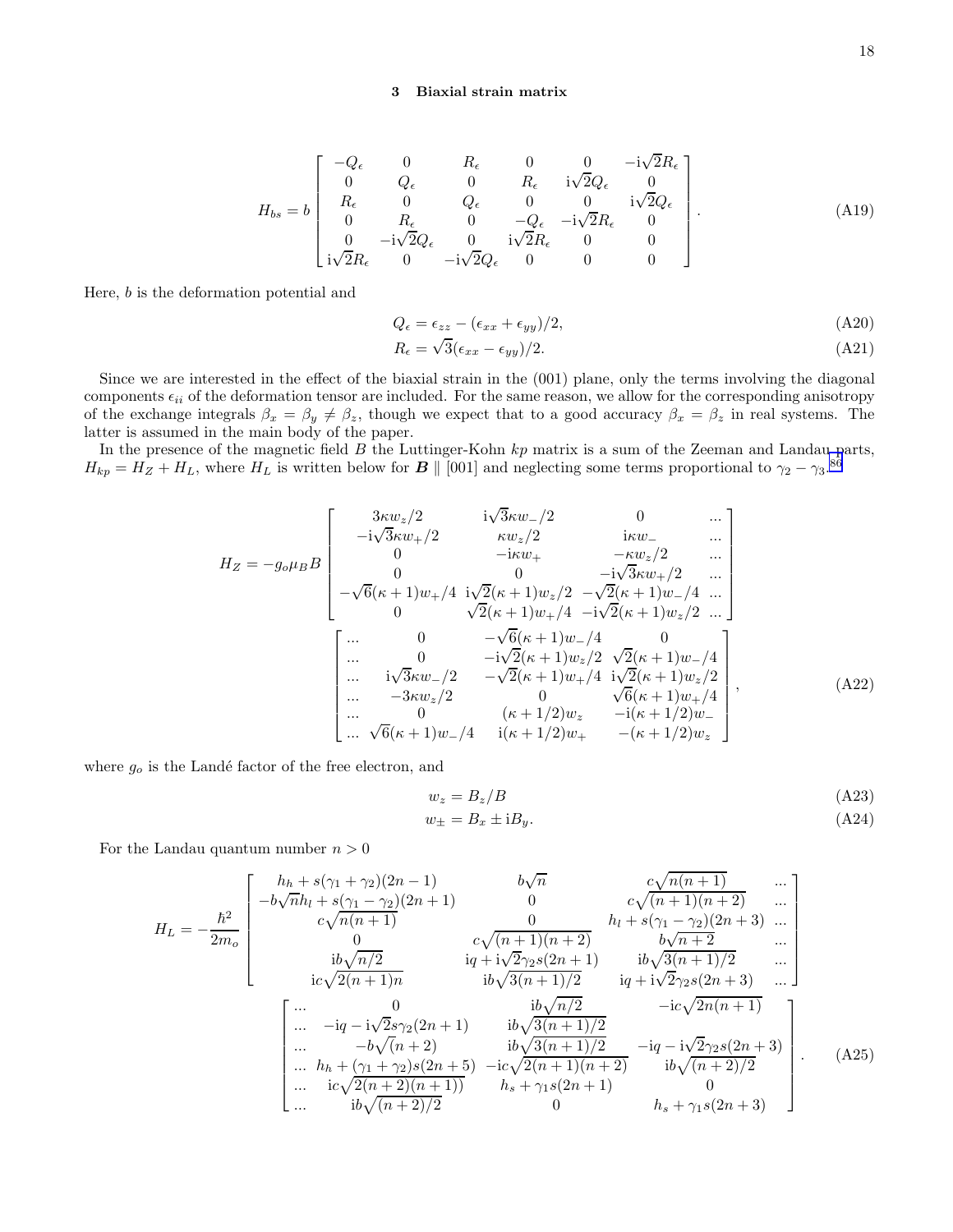Here,

$$
s = eB/\hbar,\tag{A26}
$$

$$
h_h = (\gamma_1 - 2\gamma_2)k_z^2,\tag{A27}
$$

$$
h_l = (\gamma_1 + 2\gamma_2)k_z^2,\tag{A28}
$$

$$
h_s = \gamma_1 k_z^2,
$$
  
\n
$$
q = -2\sqrt{2}\gamma_2 k_z^2,
$$
\n(A29)  
\n(A30)

$$
b = -i2\sqrt{6s}\gamma_3 k_z;
$$
\n(A31)

$$
c = \sqrt{3}s(\gamma_2 + \gamma_3). \tag{A32}
$$

If  $n = 0$ , the wave function basis does not contain the  $u_1$  term, so that

$$
H_{L} = -\frac{\hbar^{2}}{2m_{o}} \begin{bmatrix} h_{l} + s(\gamma_{1} - \gamma_{2})(2n+1) & 0 & \sqrt{(n+2)(n+1)} & \cdots \\ 0 & h_{l} + s(\gamma_{1} - \gamma_{2})(2n+3) & -b\sqrt{n+2} & \cdots \\ 0 & 0 & 0 & h_{r} + \gamma_{2} & \cdots \\ 0 & 0 & 0 & 0 & 0 \\ 0 & 0 & 0 & 0 & 0 \\ 0 & 0 & 0 & 0 & 0 \end{bmatrix}
$$
  
\n
$$
H_{L} = -\frac{\hbar^{2}}{2m_{o}} \begin{bmatrix} 0 & 0 & \sqrt{(n+2)(n+1)} & \cdots \\ 0 & 0 & 0 & -b\sqrt{n+2} & \cdots \\ 0 & 0 & 0 & 0 & 0 \\ 0 & 0 & 0 & 0 & 0 \\ 0 & 0 & 0 & 0 & 0 \\ 0 & 0 & 0 & 0 & 0 \end{bmatrix}
$$
  
\n
$$
= \begin{bmatrix} 0 & 0 & \sqrt{(n+2)(n+1)} & \cdots \\ 0 & 0 & 0 & 0 \\ 0 & 0 & 0 & 0 \\ 0 & 0 & 0 & 0 \end{bmatrix}
$$
  
\n
$$
= \begin{bmatrix} 0 & 0 & \sqrt{(n+2)(n+1)} & \cdots \\ 0 & 0 & 0 & 0 \\ 0 & 0 & 0 & 0 \\ 0 & 0 & 0 & 0 \end{bmatrix}
$$
  
\n
$$
= \begin{bmatrix} 0 & 0 & \sqrt{(n+2)(n+1)} & \cdots \\ 0 & 0 & 0 & 0 \\ 0 & 0 & 0 & 0 \\ 0 & 0 & 0 & 0 \end{bmatrix} . \qquad (A33)
$$

If  $n = -1$ , the wave function basis does not contain the  $u_1$ ,  $u_2$ , and  $u_5$  terms, so that

$$
H_L = -\frac{\hbar^2}{2m_o} \begin{bmatrix} h_l + s(\gamma_1 - \gamma_2)(2n+3) & -b\sqrt{n+2} & -iq - i\sqrt{2}\gamma_2 s(2n+3) \\ b\sqrt{n+2} & h_h + (\gamma_1 + \gamma_2)s(2n+5) & i b\sqrt{(n+2)/2} \\ iq + i\sqrt{2}\gamma_2 s(2n+3) & i b\sqrt{(n+2)/2} & h_s + \gamma_1 s(2n+3) \end{bmatrix}.
$$
 (A34)

If  $n=2$ , the wave function basis contains only  $u_4$  term, so that

$$
H_L = -\frac{\hbar^2}{2m_o} [h_h + (\gamma_1 + \gamma_2)s].
$$
\n(A35)

The solution of the eigenvalue and eigenfunction problem for the hamiltonian  $H = H_{kp} + H_{pd} + H_{bs}$  or, in the magnetic field,  $H = H_L + H_Z + H_{bd} + H_{bs}$  gives the hole energies  $\varepsilon_i$  and eigenvectors  $a_i^{(j)}$  for the six relevant hole subbands.

## 4 Wurzite compounds

For wurzite compounds, we chose the basis in the form,

$$
u_1 = -\frac{1}{\sqrt{2}}(X + iY) \uparrow,
$$
\n(A36)

$$
u_2 = \frac{1}{\sqrt{2}}(X - iY) \uparrow,
$$
\n(A37)

$$
u_3 = Z \uparrow, \tag{A38}
$$
  

$$
u_4 = \frac{1}{\sqrt{2}} (X - iY) \downarrow, \tag{A39}
$$

$$
u_5 = -\frac{1}{\sqrt{2}}(X + iY) \downarrow \tag{A40}
$$

$$
u_6 = Z \downarrow, \tag{A41}
$$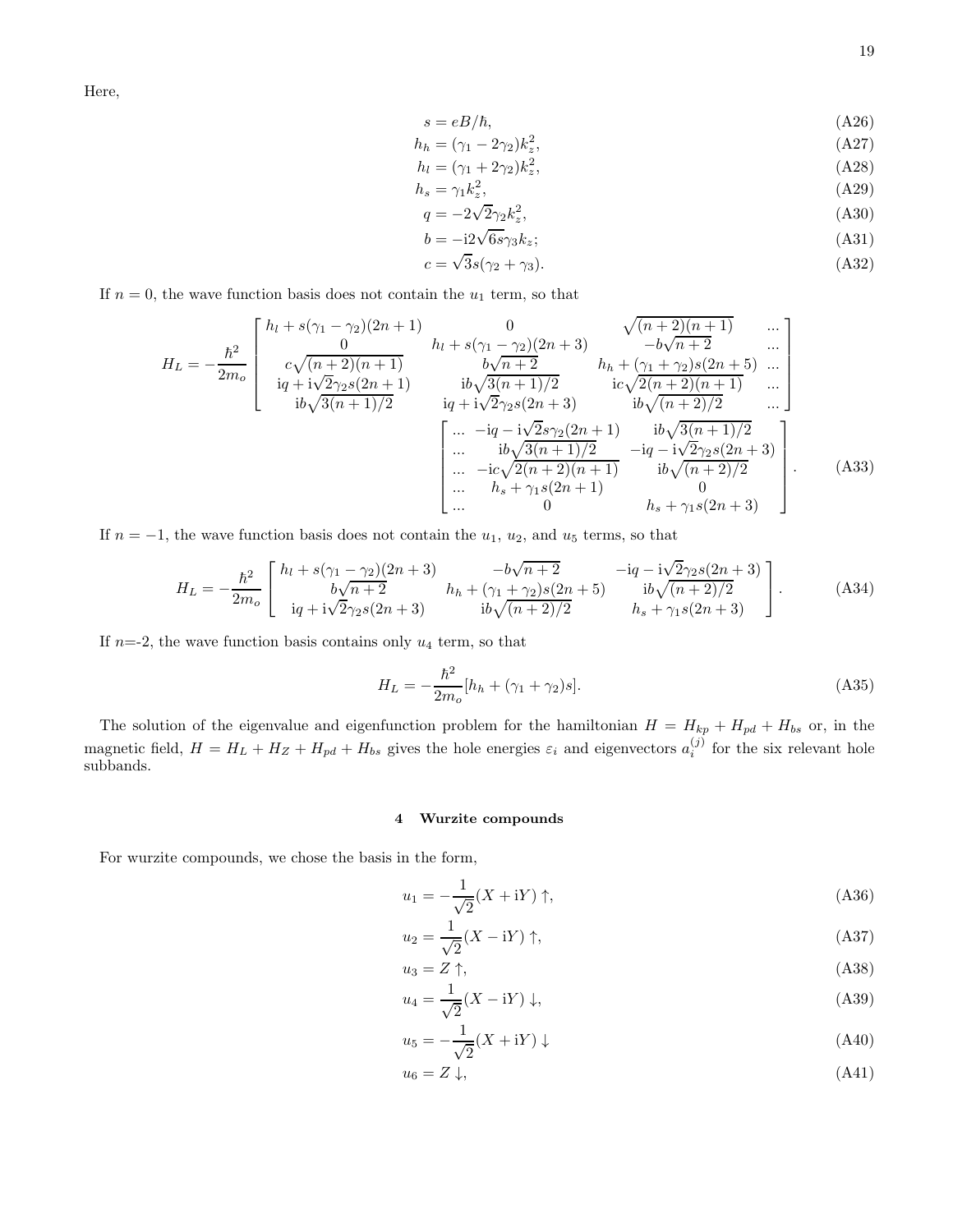In the above basis, the  $kp$  matrix reads

$$
\frac{\hbar^2}{2m_o} \begin{bmatrix} F & -K^* & -H^* & 0 & 0 & 0 \\ -K & F - 2\Delta_2 & H & 0 & 0 & \sqrt{2}\Delta_3 \\ -H & H^* & L - \Delta_1 - \Delta_2 & 0 & \sqrt{2}\Delta_3 & 0 \\ 0 & 0 & 0 & F & -K & H \\ 0 & 0 & \sqrt{2}\Delta_3 & -K^* & F - 2\Delta_2 & -H^* \\ 0 & \sqrt{2}\Delta_3 & 0 & H^* & -H & L - \Delta_1 - \Delta_2 \end{bmatrix} .
$$
\n(A42)

Here,

$$
L = A_1 k_z^2 + A_2 (k_x^2 + k_y^2), \tag{A43}
$$

$$
T = A_3 k_z^2 + A_4 (k_x^2 + k_y^2), \tag{A44}
$$

$$
F = L + T,\tag{A45}
$$

$$
k_{+} = k_{x} + \mathrm{i}k_{y},\tag{A46}
$$

$$
K = A_5 k_+^2,\tag{A47}
$$

$$
H = A_6 k_+ k_z,\tag{A48}
$$

where  $\Delta_i$  and  $A_i$  are the valence band splittings and kp parameters, respectively.

p-d exchange matrix is given by

$$
H_{pd} = 3B_G \begin{bmatrix} b_x w_z & 0 & 0 & 0 & b_x w_m & 0 \\ 0 & b_x w_z & 0 & b_x w_m & 0 & 0 \\ 0 & 0 & b_z w_z & 0 & 0 & b_z w_m \\ 0 & b_x w_p & 0 & -b_x w_z & 0 & 0 \\ b_x w_p & 0 & 0 & 0 & -b_x w_z & 0 \\ 0 & 0 & b_z w_p & 0 & 0 & -b_z w_z \end{bmatrix} .
$$
 (A49)

## APPENDIX B: NUMERICAL PROCEDURE

We aim at evaluating the Helmholtz free energy  $F_c$  at given hole concentration p as a function of the Mn magnetization M,

$$
F_c(p,M) = -k_B T \int d\varepsilon N(\varepsilon) \ln\left(1 + \exp[-(\varepsilon(M) - \varepsilon_F(p,M))/k_B T]\right) + p\varepsilon_F(p,M),\tag{B1}
$$

where the thermodynamic density-of-states  $N(\varepsilon) = \partial p/\partial \varepsilon$ . If  $T < 200$  K then in the studied cases the hole liquid is degenerate, so that  $F_c$  assumes a simple form,

$$
F_c(p, M) = \int_0^p \mathrm{d}p \prime \varepsilon(M, p \prime). \tag{B2}
$$

Thus, in order to obtain  $F_c(p, M)$  we have to integrate the dependence of the partition function or of the Fermi energy on the hole concentration for various  $M$ . The actual calculation proceeds in a standard way. First, the length of the wave vectors  $k_i(\theta, \varphi)$  for each of six hole subbands is determined by solving the inverse eigenvalue problem for given values of  $\varepsilon$ , polar angle  $\theta$  and azimuth angle  $\varphi$  in the **k**-vector space. Then, the hole concentration is obtained by an integration of  $\sum_i k_i^3(\theta, \varphi)/24\pi^3$  over  $\cos \theta$  and  $\varphi$ .

In order to calculate the contribution  $M_c$  of the hole magnetic moments to the total magnetization, the eigenvalue problem is solved directly making it possible to determine the Gibbs thermodynamic potential  $G_c$ ,

$$
G_c = -\sum_{i,n,k_z} k_B T(eB/2\pi\hbar) \ln\left(1 + \exp[-(\varepsilon_i(n,k_z,M) - \varepsilon_F)/k_B T]\right). \tag{B3}
$$

We calculate the absorption coefficient  $\alpha$  for the two circular polarizations  $\sigma^{\pm}$ , taking into account k conserving electron transitions from the six valence band subbands, index  $i$ , to the two spin branches of the conduction band, index j, assuming that the hole liquid is strongly degenerate. In such a model,  $87,88$ 

$$
\alpha^{\pm} = \frac{4\pi^2 e^2 P^2}{\hbar^2 c n_r \omega} \sum_{i,j} \int_{-1}^1 \mathrm{d}\cos\theta \int_0^{2\pi} \mathrm{d}\varphi \frac{k_{ij}(\omega) m_r^{(ij)}(\omega)}{8\pi^3 \hbar^2} |M_{ij}^{\pm}|^2. \tag{B4}
$$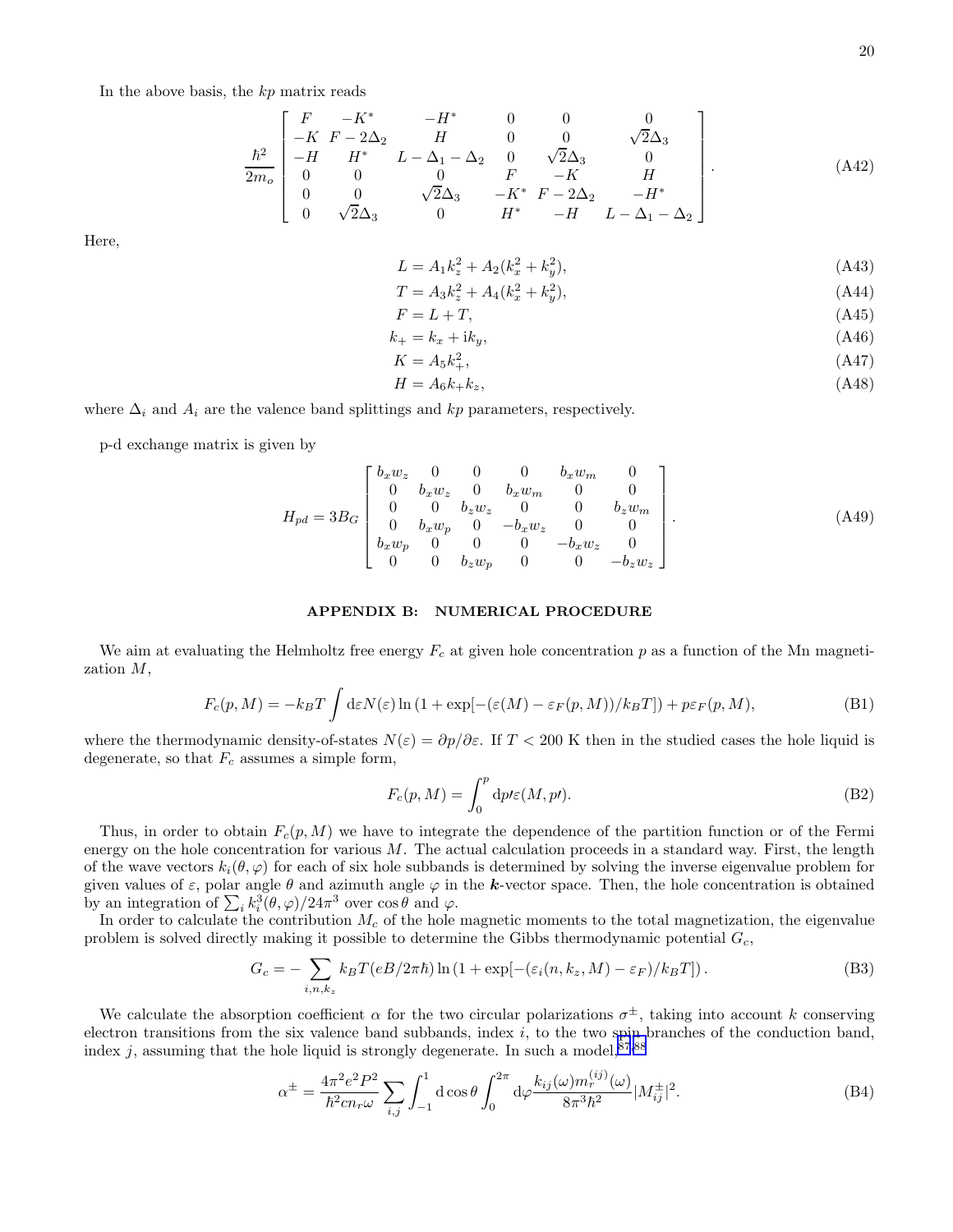The wave vectors  $k_{ij}(\omega,\theta,\varphi)$  corresponding to twelve possible transitions are determined by the energy conservation and the position of the Fermi level. The joint density of states effective mass corresponding to these  $k_{ij}$  is given by

$$
m_r^{(ij)} = (1/m_e - \frac{1}{\hbar^2 k_{ij}} \frac{\partial \varepsilon_i}{\partial k_{ij}})^{-1}.
$$
 (B5)

The matrix elements  $M_{ij}^{\pm}(\theta,\varphi)$  for the two light polarizations and involving electron transitions to the spin down and spin up conduction subbands are given by

$$
M_{i1}^+ = a_i^{(4)},\tag{B6}
$$

$$
M_{i2}^{+} = a_i^{(3)}/\sqrt{3} + \mathrm{i}a_i^{(6)}\sqrt{2/3},\tag{B7}
$$

$$
M_{i1}^- = a_i^{(2)} / \sqrt{3} - \mathrm{i} a_i^{(5)} \sqrt{2/3},\tag{B8}
$$

$$
M_{i2}^- = a_i^{(1)},\tag{B9}
$$

where  $a_i^n$  is the *n*-th component of the eigenvector corresponding *i*-th valence subband at  $k_{ij}(\theta, \varphi)$ .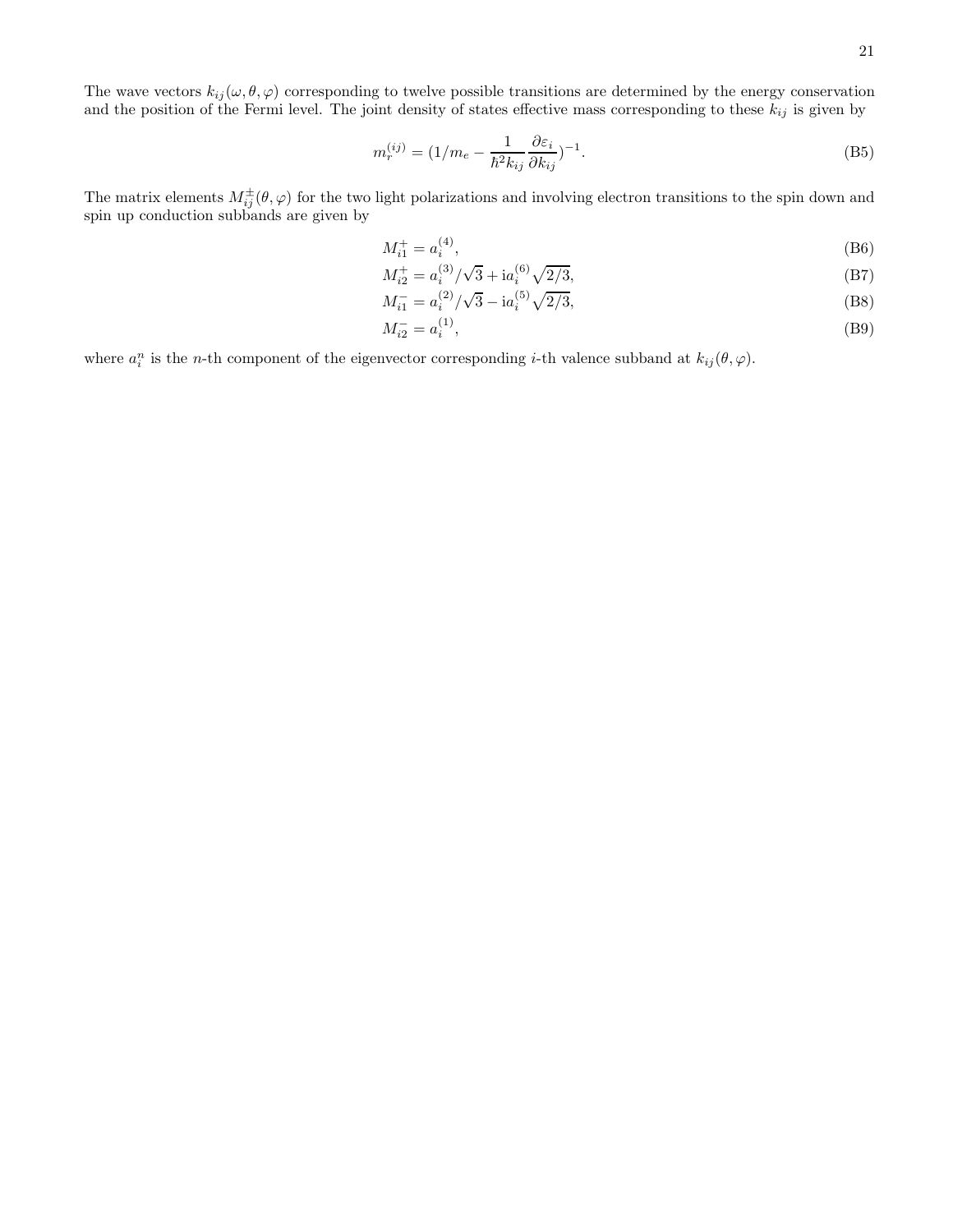## <span id="page-21-0"></span>APPENDIX C: MATERIAL PARAMETERS

In Tables I and II we summarize band structure parameters of parent compounds employed for the evaluation of chemical trends in cubic and wurzite magnetic semiconductors.

TABLE I: Material parameters of selected cubic semiconductors and the values of the p-d exchange energy  $\beta N_o$ . Except for the parameters for which references are provided, the values of the lattice constant  $a<sub>o</sub>$ , spin-orbit splitting  $\Delta_o$ , and Luttinger parameters  $\gamma_i$  are taken from  $Landolt-Börsțein. <sup>65,79,89,90</sup>$  $Landolt-Börsțein. <sup>65,79,89,90</sup>$  $Landolt-Börsțein. <sup>65,79,89,90</sup>$ 

|      | $a_o(A)$   | $\Delta_o$ (eV)  | $\gamma_1$  | $\gamma_2$       | $\gamma_3$        | $\beta N_o~{\rm (eV)}$ |
|------|------------|------------------|-------------|------------------|-------------------|------------------------|
| Si   | 5.43       | 0.044            | 4.285       | 0.339            | 1.446             | $-1.35^{\circ}$        |
| Ge   | 5.66       | 0.29             | 13.38       | 4.24             | 5.69              | $-1.20^a$              |
| AIP  | 5.47       | 0.1 <sup>a</sup> | 3.47        | 0.06             | 1.15              | $-1.33^{\circ}$        |
| AlAs | 5.66       | 0.275            | 3.25        | 0.64             | 1.21              | $-1.19^a$              |
| GaN  | $4.50^{b}$ | $0.018^{b}$      | $2.463^{c}$ | $0.647^{c}$      | $0.975^{c}$       | $-2.37^a$              |
| GaP  | 5.45       | 0.080            | 4.05        | 0.49             | 1.25              | $-1.34^{\circ}$        |
| GaAs | 5.65       | 0.34             | 6.85        | 2.1              | 2.9               | $-1.2d$                |
| GaSb | 6.09       | 0.76             | 13.3        | 4.4              | 5.7               | $-0.96^a$              |
| InP  | 5.87       | 0.108            | 5.15        | 0.94             | 1.62              | $-1.07^a$              |
| InAs | 6.06       | 0.38             | 20.4        | 8.3              | 9.1               | $-0.98^a$              |
| ZnS  | 5.401      | 0.070            | $1.77^a$    | $0.30^a$         | $0.62^a$          | $-1.5^e$               |
| ZnSe | 5.67       | 0.43             | $2.95^{f}$  | 0.6 <sup>f</sup> | 1.11 <sup>g</sup> | $-1.3h$                |
| ZnTe | 6.10       | 0.91             | 3.8         | 0.72             | 1.3               | $-1.1^{i}$             |
| CdTe | 6.48       | 0.95             | 4.14        | 1.09             | $1.62^{j}$        | $-0.88^{j}$            |
|      |            |                  |             |                  |                   |                        |

- $a$ the value determined from Eq.  $(19)$  $(19)$
- $b<sup>b</sup>$  the value determined from the data for the wurzite structure (Table II)

<sup>c</sup> K. Kim, W.L.R. Lambrecht, B. Segall, and M. van Schilfgaarde, Phys. Rev. B 56, 7363 (1997); in this paper the Dresselhaus parameters  $L, M, N$  are denoted as  $A, B, C$ , respectively; see also, I. Stolpe, N. Puhlmann, H.-U. Müller, O. Portugall, M. von Ortenberg, D. Schikora, D.J. As, B. Schöttker, and R. Lischka, Physica B 256-258, 659 (1998)

 $d$  the value from photoemission.<sup>[24](#page-22-0)</sup>

- $^e$  the value determined from Eq. [\(20](#page-14-0))
- $f$  see the main body of the text
- $9$  H.W. Hölscher, A. Nöthe, and Ch. Uihlein, Phys. Rev. B 31, 2379 (1985)
- $^h\rm{magnetoreflectivity}^{80}$  $^h\rm{magnetoreflectivity}^{80}$  $^h\rm{magnetoreflectivity}^{80}$
- $i$ magnetoreflectivity<sup>[43](#page-22-0)</sup>
- $j$  magnetoreflectivity<sup>[72](#page-23-0)</sup>

- $a$ Calculated from Eq. ([19](#page-14-0))
- $<sup>b</sup>$  Calculated from Eq. [\(20](#page-14-0))</sup>
- $\frac{c}{c}$  interpretation of magnetooptical data<sup>[22](#page-22-0)</sup>
- $d$  magnetoabsorption<sup>[93](#page-24-0)</sup>

TABLE II: Material parameters of selected wurzite semiconductors. The values of the lattice parameter  $a<sub>o</sub>$  =  $(\sqrt{3}a^2c)^{1/3}$  and the splittings  $\Delta_i$  of the valence band at the Γ point in II-VI compounds are taken from Landolt- $B\ddot{o}rstein.$ <sup>[79,89](#page-23-0)</sup> Theoretical studies provide the parameters  $\Delta_i$  and  $A_i$  for GaN,<sup>[91](#page-23-0)</sup> InN,<sup>[92](#page-24-0)</sup> and  $A_i$  for ZnO, CdS, and CdSe.[75](#page-23-0)

| Material                                        |                                                   | GaN InN ZnO |              |                                | CdS CdSe      |
|-------------------------------------------------|---------------------------------------------------|-------------|--------------|--------------------------------|---------------|
| $a_o$ (Å) $4.503$ $4.974$ $4.567$ $5.845$ 6.078 |                                                   |             |              |                                |               |
| $\Delta_1$ (eV)                                 | 0.0036                                            |             | $0.017$ 0.04 |                                | 0.030 0.039   |
| $\Delta_2$ (eV)                                 | 0.005                                             |             | $0.001$ 0.0  |                                | 0.022 0.139   |
| $\Delta_3$ (eV)                                 | 0.0059                                            |             | $0.001$ 0.0  |                                | 0.022 0.139   |
| $A_1$ -6.4 -9.28                                |                                                   |             |              | $-2.41$ $-5.92$ $-10.2$        |               |
| $A_2$ -0.5 -0.6 -.044                           |                                                   |             |              |                                | $-0.70 -0.76$ |
| $A_3$ 5.9 8.68 2.11                             |                                                   |             |              | 5.37 9.53                      |               |
| $A_4$                                           | $-2.55$                                           |             |              | $-4.34$ $-1.06$ $-1.82$ $-3.2$ |               |
| $A_5$                                           | $-2.56$                                           |             |              | $-4.32$ $-1.06$ $-1.82$        | $-3.2$        |
| $A_6$                                           | $-3.06$                                           |             |              | $-6.08$ $-1.51$ $-1.36$        | $-2.31$       |
| $\beta N_o(eV)$                                 | $-2.37^a$ $-1.76^a$ $-2.48^b$ $-1.55^c$ $-1.27^d$ |             |              |                                |               |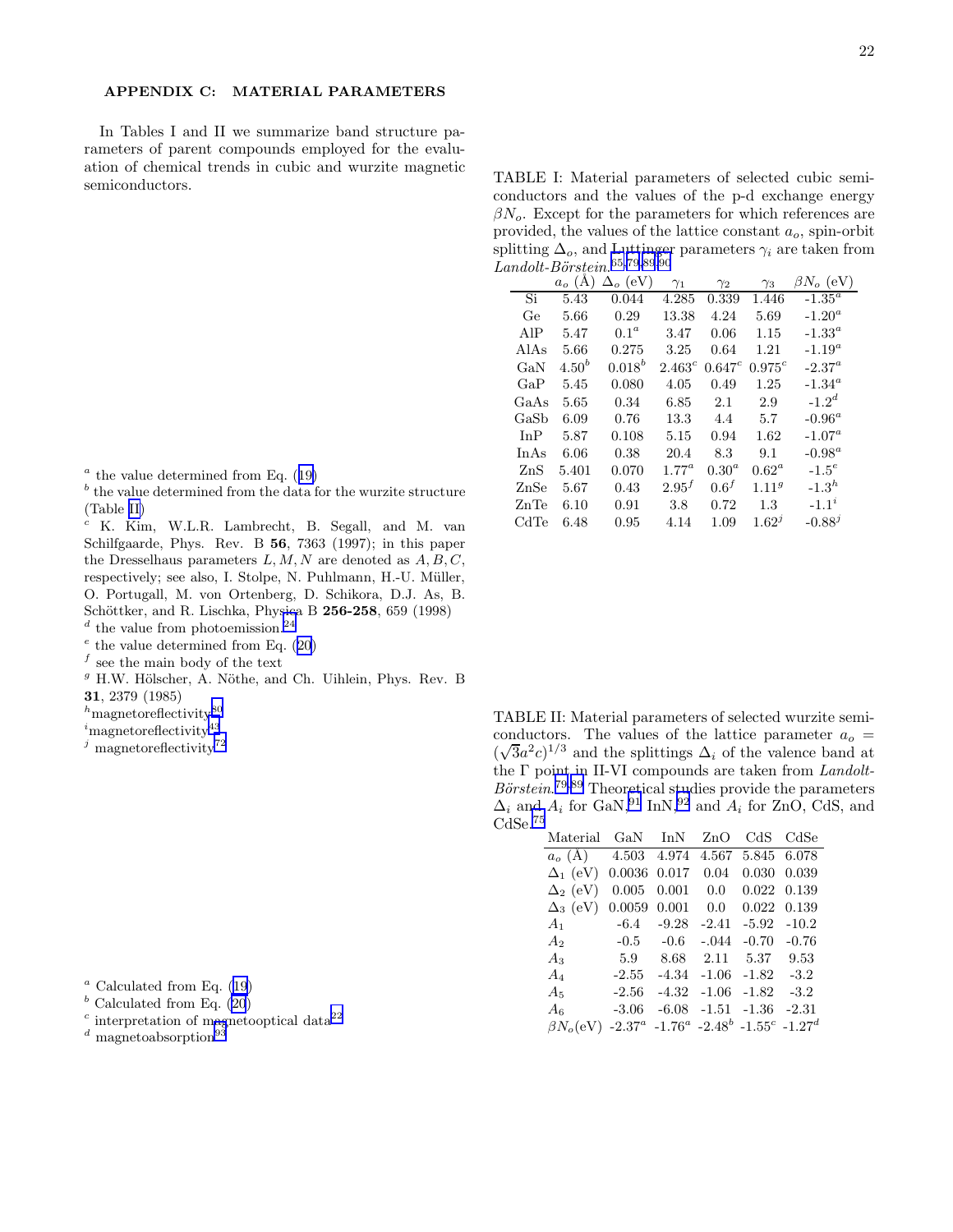## REFERENCES

- <span id="page-22-0"></span>† Electronic address: [dietl@ifpan.edu.pl;](mailto:dietl@ifpan.edu.pl) URL: [www.ifpan.](www.ifpan.edu.pl/SL-2/sl23.htlm) e[du.pl/SL-2/sl23.htlm](www.ifpan.edu.pl/SL-2/sl23.htlm)
- $1$  H. Ohno, H. Munekata, T. Penney, S. von Molnàr, and L.L. Chang, Phys. Rev. Lett. 68, 2664 (1992).
- <sup>2</sup> H. Ohno, A. Shen, F. Matsukura, A. Oiwa, A. Endo, S. Katsumoto, and Y. Iye, Appl. Phys. Lett. 69 363 (1996).
- <sup>3</sup> A. Haury, A. Wasiela, A. Arnoult, J. Cibert, S. Tatarenko, T. Dietl, and Y. Merle d'Aubigné, Phys. Rev. Lett. 79,  $511$  (1997).<br><sup>4</sup> D.Ferrand,
- J.Cibert, C.Bourgognon, S.Tatarenko, A.Wasiela, G.Fishman, A.Bonanni, H.Sitter, S.Koleśnik, J.Jaroszyński, A.Barcz, and T.Dietl, J. Crystal Growth and Physica B, in press; e-print: xxx.lanl.gov/condmatt/9910131.
- 5 See, S. Koshihara, A. Oiwa, M. Hirasawa, S. Katsumoto, Y. Iye, C. Urano, H. Takagi, and H. Munekata, Phys. Rev. Lett. 78, 4617 (1997).
- <sup>6</sup> Y. Ohno, D.K. Young, B. Beschoten, F. Matskura, H. Ohno, and D.D. Awschalom, Nature 402, 790 (1999).
- <sup>7</sup> F. Matsukura, H. Ohno, A. Shen, and Y. Sugawara, Phys. Rev. B 57, R2037 (1998).
- <sup>8</sup> T. Dietl, H. Ohno, F. Matsukura, J. Cibert, and D. Ferrand, Science 287, 1019 (2000).
- <sup>9</sup> H. Ohno, Science 281, 951 (1998); J. Magn. Magn. Mater. 200, 110 (1999); J.K. Furdyna, P. Schiffer, Y. Sasaki, S.J. Potashnik, and X.Y. Liu, in: Optical Properties of Semiconductor Nanostructures, edited by M.L. Sadowski, M. Potemski, and M. Grynberg (Kluwer, Dordrecht, 2000) p. 211.
- <sup>10</sup> J. Cibert, P. Kossacki, A. Haury, D. Ferrand, A. Wasiela, Y. Merle d'Aubigné, A. Arnoult, S. Tatarenko, and T. Dietl, in Proceedings of 24th International Conference on Physics of Semiconductors, Jerusalem, August 1998, edited by D. Gershoni (World Scientific, Singapore), p.51.
- <sup>11</sup> T. Story, Acta Phys. Polon. A 91, 173 (1997).
- <sup>12</sup> R. Shioda, K. Ando, T. Hayashi, and M. Tanaka, Phys. Rev. B 58, 1100 (1998).
- <sup>13</sup> A. Balzarotti, N. Motta, A. Kisiel, M. Zimnal-Starnawska, M.T. Czyżyk, and M. Podgórny Phys. Rev. B 31, 7526 (1985).
- <sup>14</sup> A. Oiwa, S. Katsumoto, A. Endo, M. Hirasawa, Y. Iye, H. Ohno, F. Matsukura, A. Shen, Y. Sugawara, Solid State Commun. 103, 209 (1997).
- <sup>15</sup> A. Van Esch, L. Van Bockstal, J. De Boeck, G. Verbanck, A.S. van Steenbrgen, P.J. Wellmann, B. Grietens, R. Bogaerts, F. Herlach, and G. Borghs, Phys. Rev. B 56, 13103 (1997).
- <sup>16</sup> H. Shimizu, T. Hayashi, T. Nishinaga, M. Tanaka, Appl. Phys. Lett. 74, 398 (1999).
- <sup>17</sup> T. Omiya, F. Matsukura, T. Dietl, Y. Ohno, T. Sakon, M. Motokawa, and H. Ohno, Physica E, in press.
- <sup>18</sup> W. Walukiewicz, Phys. Rev. B 37, 4760 (1988).
- <sup>19</sup> M. Linnarsson, E. Janzn, B. Monemar, M. Kleverman, and A. Thildekvist, Phys. Rev. B 55, 6938 (1997).
- <sup>20</sup> N.S. Averkiev, A.A. Gutkin, E.B. Osipov, and M.A. Reshchikov, Fiz. Tekh. Poluprovodn. 21, 1847 (1987) [Sov. Phys. Semicond. 21, 1119 (1987)].
- $21$  F.C. Zhang and T.M. Rice Phys. Rev. B 37, 3759 (1988).
- $22$  C. Benoit à la Guillaume, D. Scalbert, and T. Dietl, Phys. Rev. B 46, 9853 (1992).
- A.K. Bhattacharjee and C. Benoit à la Guillaume, Solid State Commun. 113, 17 (2000).
- <sup>24</sup> J. Okabayashi, A. Kimura, O. Rader, T. Mizokawa, A. Fujimori, T. Hayashi, and M. Tanaka, Phys. Rev. B 58, R4211 (1998).
- <sup>25</sup> J. Okabayashi, A. Kimura, T. Mizokawa, A. Fujimori, T. Hayashi, and M. Tanaka, Phys. Rev. B 59, R2486 (1999).
- <sup>26</sup> for a review on DMS, see, e.g., T. Dietl, in Handbook on Semiconductors, edited by T.S. Moss (North-Holland, Amsterdam, 1994) vol. 3b, p. 1251.
- $27$  W.A. Harrison and G.K. Straub, Phys. Rev. B 36, 2695 (1987).
- $28$  H. Akai, Phys. Rev. Lett. **81**, 3002 (1998).
- $29$  M.A. Paalanen and R.N. Bhatt, Physica B 169, 153 (1991).
- <sup>30</sup> M. Sawicki, T. Dietl, J. Kossut, J. Igalson, T. Wojtowicz, and W. Plesiewicz, Phys. Rev. Lett. 56, 508 (1986).
- $31$  P. Glód, T. Dietl, M. Sawicki, and I. Miotkowski, Physica B 194-196, 995 (1994).
- $32$  T. Dietl, A. Haury, and Y. Merle d'Aubigné, Phys. Rev. B 55, R3347 (1997).
- $^{33}$  T. Dietl, J. Cibert, D. Ferrand, and Y. Merle d'Aubigné, Mater. Sci. Engin. B 63, 103 (1999), and references therein.
- <sup>34</sup> T. Jungwirth, W.A. Atkinson, B.H. Lee, and A.H. Mac-Donald, Phys. Rev. B 59, 9818 (1999).
- <sup>35</sup> D. Belitz and T.R. Kirkpatrick, Rev. Mod. Phys. 57, 287 (1994), and references therein.
- $^{36}$ J. Szczytko, K. Świątek, M. Palczewska, A. Twardowski, T. Hayashi, M. Tanaka, and K. Ando, Phys. Rev. B 60, 8304 (1999) .
- <sup>37</sup> J. Szczytko, W. Mac, A. Twardowski, F. Matsukura, and H. Ohno, Phys. Rev. B 59, 12935 (1999).
- <sup>38</sup> B. Beschoten, P.A. Crowell, I. Malajovich, D.D. Awschalom, F. Matskura, A. Shen, and H. Ohno, Phys. Rev. Lett. 83, 3073 (1999).
- <sup>39</sup> G.L. Bir and G.E. Pikus, Symmetry and Strain-Induced Effects in Semiconductors (Wiley, New York, 1974).
- <sup>40</sup> J.A. Gaj, J. Ginter, and R.R. Gałązka, Phys. Status Solidi (b) 89, 655 (1978).
- <sup>41</sup> Y. Nishikawa, Y. Satoh, and J. Yoshino, in: Extended Abstracts of the 2nd Symposium of Spin-Related Phenomena in Semiconductors, Sendai, January, 1997, p. 122, unpublished.
- <sup>42</sup> Y. Shapira, S. Foner, P. Becla, D.N. Domingues, M.J. Naughton, and J.S. Brooks, Phys. Rev. B 33, 356 (1986).
- <sup>43</sup> A.Twardowski, P. Swiderski, M. von Ortenberg, and R. ´ Pauthenet, Solid State Commun. 50, 509 (1984).
- <sup>44</sup> D.Ferrand, J.Cibert, C.Bourgognon, S.Tatarenko, A.Wasiela, G.Fishman, T. Andrearczyk, S.Koleśnik, J.Jaroszyński, T.Dietl, B. Barbara, and D. Dufeu, unpublished; J. Appl. Phys. 87, 6451 (2000).
- <sup>45</sup> P.A. Wolff, R.N. Bhatt, and A.C. Durst, J. Appl. Phys. 79, 5196 (1996).
- $^{46}$  R.N. Bhatt and Xin Wan, Intern. J. Modern Phys. C  $\bf{10},$ 1459 (1999).
- $47$  C. Zener, Phys. Rev. 81, 440 (1950); ibid. 83 299 (1950); a similar model for the nuclear ferromagnetism was developed by H. Fröhlich and F.R.N. Nabarro, Proc. Roy.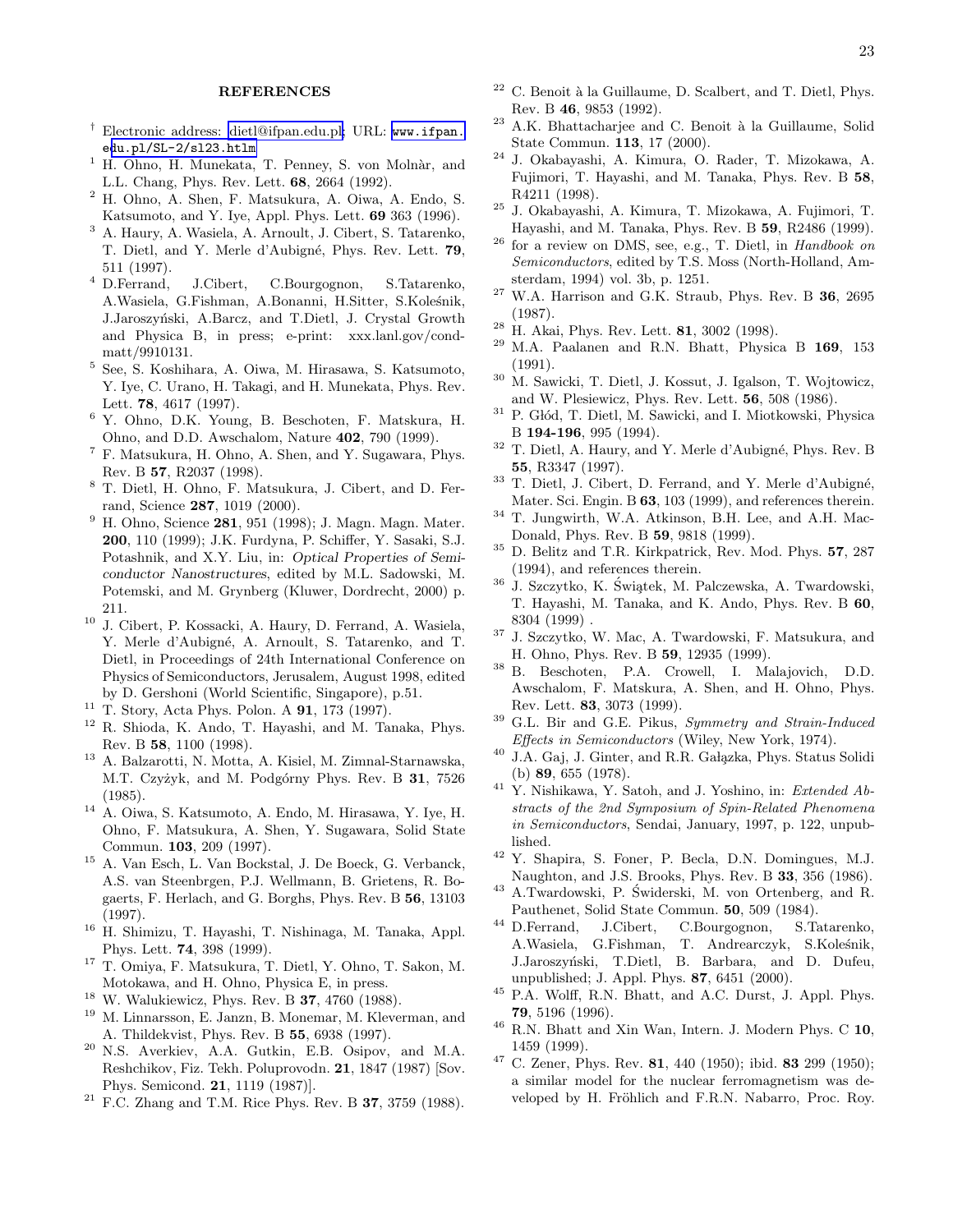<span id="page-23-0"></span>Soc. (London) A 175, 382 (1940); see also, e.g., P. Leroux-Hugon, in: New Developments in Semiconductors, edited by P.R. Wallace, R. Harris, and M.J. Zuckermann (Noordhoff, Leyden, 1973) p. 63; M.A. Krivoglaz, Usp. Fiz. Nauk 111 (1973) 617 [Sov. Phys. Usp. 16, 856(1974)]; E.A. Pashitskii and S.M. Ryabchenko, Fiz. Tver. Tela 21, 545 (1979) [Sov. Phys. Solid State 21, 322 (1979)].

- <sup>48</sup> J. Blinowski, P. Kacman, and J.A. Majewski, in: High Magnetic Fields in Semiconductor Physics II, eds. G. Landwehr, W. Ossau (World Scientific, Singapore 1997), p. 861.
- <sup>49</sup> R. Abolfath, J. Brum, and A.H. MacDonald, unpublished.<br><sup>50</sup> W. Saumangklin and T. Distl. J. Bhys. Cham. Solida **20**
- W. Szymańska and T. Dietl, J. Phys. Chem. Solids 39, 1025 (1978).
- <sup>51</sup> C. Kittel, Solid State Physics, vol. 22, edited by F. Seitz, D. Turnbull, and H. Ehrenreich (Academic Press, New York, 1968), p. 1.
- <sup>52</sup> U. Larsen, Phys. Lett. 85A, 471 (1981).
- <sup>53</sup> P. Kossacki, D. Ferrand, A. Arnoult, J. Cibert, S. Tatarenko, A. Wasiela, Y. Merle d'Aubigné, K. Świątek, M. Sawicki, J. Wróbel, W. Bardyszewski, and T. Dietl, Physica E 6, 709 (2000).
- $^{54}$  M.E. Fisher, S.-k. Ma, and B.G. Nickel, Phys. Rev. Lett. 29, 917 (1972).
- <sup>55</sup> See, J.M. Yeomans, Statistical Mechanics of Phase Transitions, (Oxford University Press, Oxford, 1993), p. 57.
- <sup>56</sup> K. Nishizawa and O. Sakai, in: Extended Abstacts, 4th Symposium on the Spin-Related Phenomena in Semiconductors, Sendai, December, 1998, p. 140, unpublished.
- <sup>57</sup> M.A. Boselli, A. Ghazali, and I.C. da Cunha Lima, e-print: xxx.lanl.gov/cond-matt/0002254.
- <sup>58</sup> J. König, H.-H. Lin, and A.H. MacDonald, Phys. Rev. Lett. 84, 5628 (2000).
- <sup>59</sup> M. Shirai, T. Ogawa, I. Kitagawa, and N. Suzuki J. Magn. Magn, Mater. 177-181, 1383 (1998).
- $^{60}\,$  R. Kato and H. Katayama-Yoshida, in:  $Extended\ Abstracts$ of the 5th Symposium of Spin-Related Phenomena in Semiconductors, Sendai, December, 1999, p. 233, unpublished.
- <sup>61</sup> P.T.J. Eggenkamp, H.J.M. Swagten, T. Story, V.I. Litvinov, C.H.W. Swüste, and W.J.M. de Jonge, Phys. Rev. B 51, 15 250 (1995).
- <sup>62</sup> H. Ohno, F. Matsukura, T. Omiya, and N. Akiba, J. Appl. Phys. 85, 4277 (1999).
- <sup>63</sup> H. Ohno, F. Matsukura, A. Shen, Y. Sugawara, A. Oiwa, A. Endo, S. Katsumoto, and Y. Iye, in: Proc. 23rd International Conference on the Physics of Semiconductors, Berlin 1996, edited by M. Scheffler and R. Zimmermann (World Scientific, Singapore, 1996) p. 405.
- <sup>64</sup> A. Hubert and R. Schafer, *Magnetic Domains* (Springer, Berlin, 1998).
- $65$  D. Bimberg et al., *Landolt-Börstein*, New-Series, vol. III/17a, edited by O. Madelung, M. Schulz, and W. Weiss (Springer, Berlin, 1982).
- $66$  see, *Diluted Magnetic Semiconductors*, edited by J.K. Furdyna and J. Kossut, Semiconductors and Semimetals, vol. 25 (Academic Press, Boston, 1988).
- <sup>67</sup> J. Szczytko, W. Mac, A. Stachow, A. Twardowski, P. Becla, and J. Tworzydło, Solid State Commun. 99, 927 (1996).
- <sup>68</sup> K. Ando, T. Hayashi, M. Tanaka, and A. Twardowski, J.

Appl. Phys. 83, 6548 (1998).

- <sup>69</sup> J. Cibert, P. Kossacki, A. Haury, A. Wasiela, Y. Merle d'Aubigné, T. Dietl, A. Arnoult, and S. Tatarenko, Proc. Intl. Conf. II-VI Compounds, Grenoble 1997, J. Crystal Growth 184/185, 898 (1998).
- $70$  H.C. Casey Jr. and F.F. Stern, J. Appl. Phys. 47, (1976) 631.
- <sup>71</sup> H.C. Casey Jr., D.D. Sell, and K.W. Wecht, J. Appl. Phys. 46, 250 (1975).
- <sup>72</sup> J.A. Gaj, R. Planel, and G. Fishman, Solid State Commun. 29, 435 (1979).
- <sup>73</sup> S. Lankes, M. Meier, T. Reisinger, and W. Gebhard, J. Appl. Phys. 80, 4049 (1996).
- $74$  H.W. Hölscher, A. Nöthe, and Ch. Uihlein, Phys. Rev. B 31, 2379 (1985).
- $^{75}$  The parameters  $\gamma_i$  zinc-blende structure ZnS and ZnSe and  $A_i$  wurzite ZnO, CdS, and CdSe were obtained by fitting the corresponding kp model to the results of band structure computations given in D. Vogel, P. Krüger, and J. Pollmann, Phys. Rev. B 54, 5495 (1996).
- $^{76}$  H. Venghaus, Phys. Rev. B 19, 3071 (1979).<br> $^{77}$  T. Mizokawa, J. Okahayashi, T. Nambu, and
- <sup>77</sup> T. Mizokawa, J. Okabayashi, T. Nambu, and A. Fujimori, in: Extended Abstracts of the 5th Symposium of Spin-Related Phenomena in Semiconductors, Sendai, December 1999, unpublished.
- <sup>78</sup> S. Katsumoto, A. Oiwa, Y. Iye, H. Ohno, F. Matsukura, A. Shen, and Y. Sugawara, phys. status solidi (b) 205, 115 (1998).
- $^{79}$  R. Blachnik et al., *Landolt-Börstein*, New Series, vol. 41B, edited by U. Rössler (Springer-Verlag, Berlin, 1999).
- <sup>80</sup> A. Twardowski, M. von Ortenberg, M. Demianiuk, and R. Pauthenet, Solid State Commun. 51, 849 (1984).
- <sup>81</sup> T. Wojtowicz, T. Dietl, M. Sawicki, W. Plesiewicz, and J. Jaroszyński, Phys. Rev. Lett. **56**, 2419 (1986).
- <sup>82</sup> M. Chmielowski, T. Dietl, P. Sobkowicz, and F. Koch, in: Proc. 18th Int. Conf. Physics of Semiconductors, Stockholm 1986, ed. O. Engström (World Scientific, Singapore, 1987) p. 1787.
- <sup>83</sup> H. Hirakawa, S. Katsumoto, Y. Hashimoto, and Y. Iye, in: Extended Abstracts of the 5th Symposium of Spin-Related Phenomena in Semiconductors, Sendai, December, 1999, p. 174, unpublished.
- <sup>84</sup> Y. Nagai, K. Nagasaka, H. Nojiri, M. Motokawa, F. Matsukura, and H. Ohno, in: Extended Abstracts of the 5th Symposium of Spin-Related Phenomena in Semiconductors, Sendai, December, 1999, p. 176, unpublished.
- $85$  T. Kamatani and H. Akai, in: Extended Abstacts, 5th Symposium on the Spin-Related Phenomena in Semiconductors, Sendai, December, 1999, p. 18, unpublished.
- $^{86}$  R.R. Goodman, Phys. Rev. 122, 397 (1961).<br> $^{87}$  E.O. Kane, J. Phys. Cham. Solids 1, 249 (19
- $^{87}$  E.O. Kane, J. Phys. Chem. Solids 1, 249 (1957).
- We thank James J. Niggemann for his assistance in the derivation of momentum matrix elements.
- <sup>89</sup> I. Broser et al., *Landolt-Börstein*, New Series, vol. 17b, edited by O. Madelung, M. Schulz, and W. Weiss, (Springer-Verlag, Berlin, 1982).
- <sup>90</sup> O. Madelung, W. von der Osten, U. Rössler, Landolt-Börstein, New Series, vol. 22a, edited by O. Madelung (Springer-Verlag, Berlin, 1987).
- <sup>91</sup> K. Kim, W.L.R. Lambrecht, B. Segall, and M. van Schilf-